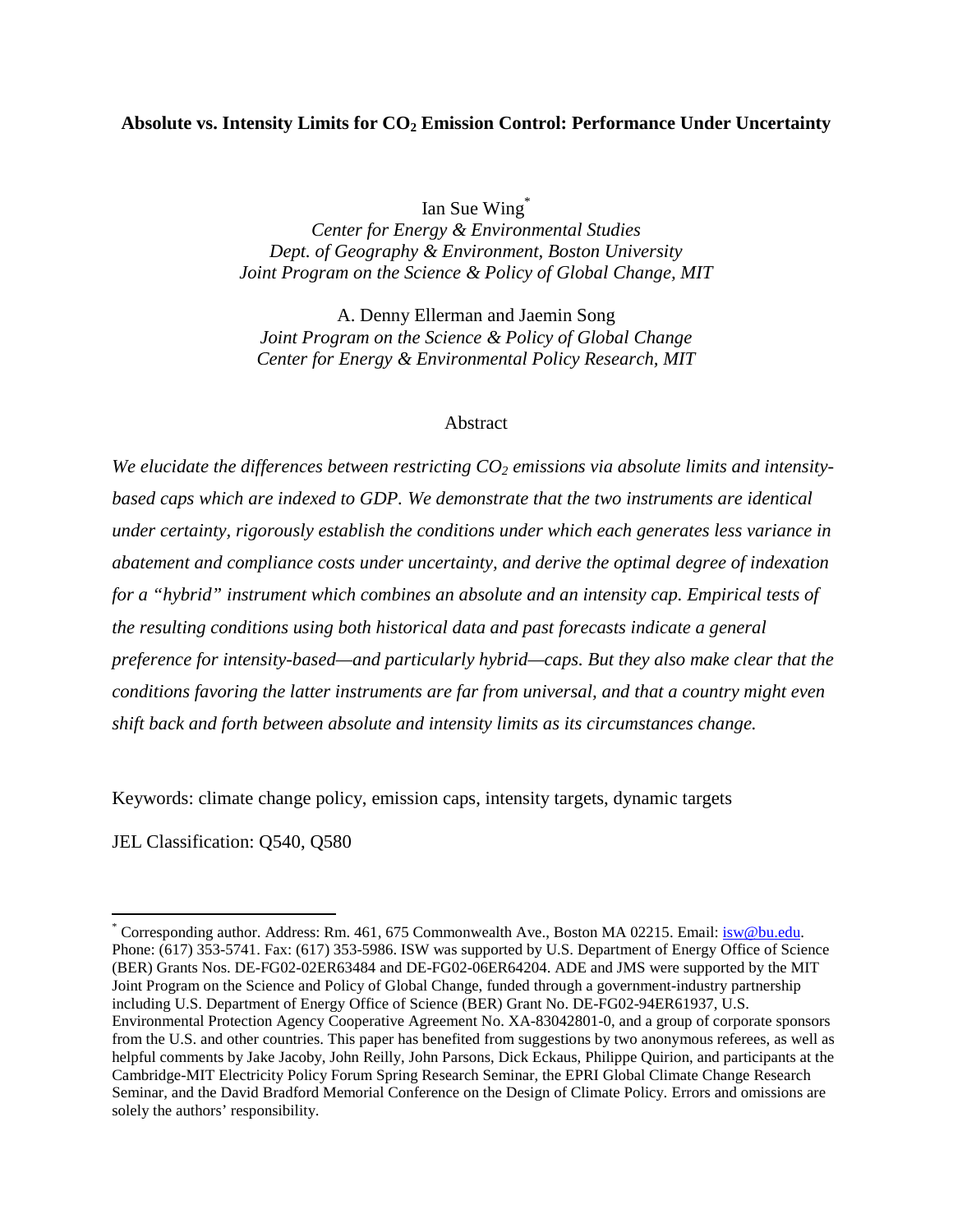"Prediction is very hard... particularly of the future..."

—Niels Bohr

## **1. Introduction**

This paper addresses an environmental policy question which is simple and fundamental: if a country makes a commitment now to constrain emissions at or below a target level in some future time-period, does it make a difference if the commitment is expressed as a limit on the absolute level of emissions or on the intensity of emissions? Nowhere is this question more relevant than the design of policies to mitigate the emissions of greenhouse gases (GHGs), because of the widespread concern that attempts to cut GHG emissions will cause significant increases in energy prices and reductions in economic output and welfare. The GHG emission limits negotiated under the Kyoto Protocol have been criticized, for example, as contributing to this unfavorable outcome because they are expressed as fixed caps on countries' ability to emit. The absolute character of these caps, it has been argued, fails to account for the possibility that economies and their emissions might grow more quickly than was expected at the time the targets were negotiated, and would therefore inflict larger-than-anticipated economic losses on the Kyoto signatories.

Several generic proposals have been advanced in response to these concerns. A "safety valve" would set an upper bound on the marginal costs of abatement and thereby truncate the upper end of the distribution of outcomes (Kopp et al 2000; Jacoby and Ellerman 2002; Philibert 2005). We do not engage in further discussion of these proposals here, but focus instead on another alternative: intensity limits. Although rare in the domain of GHG emissions control, limits on the pollution intensity of output are by far the more common method of constraining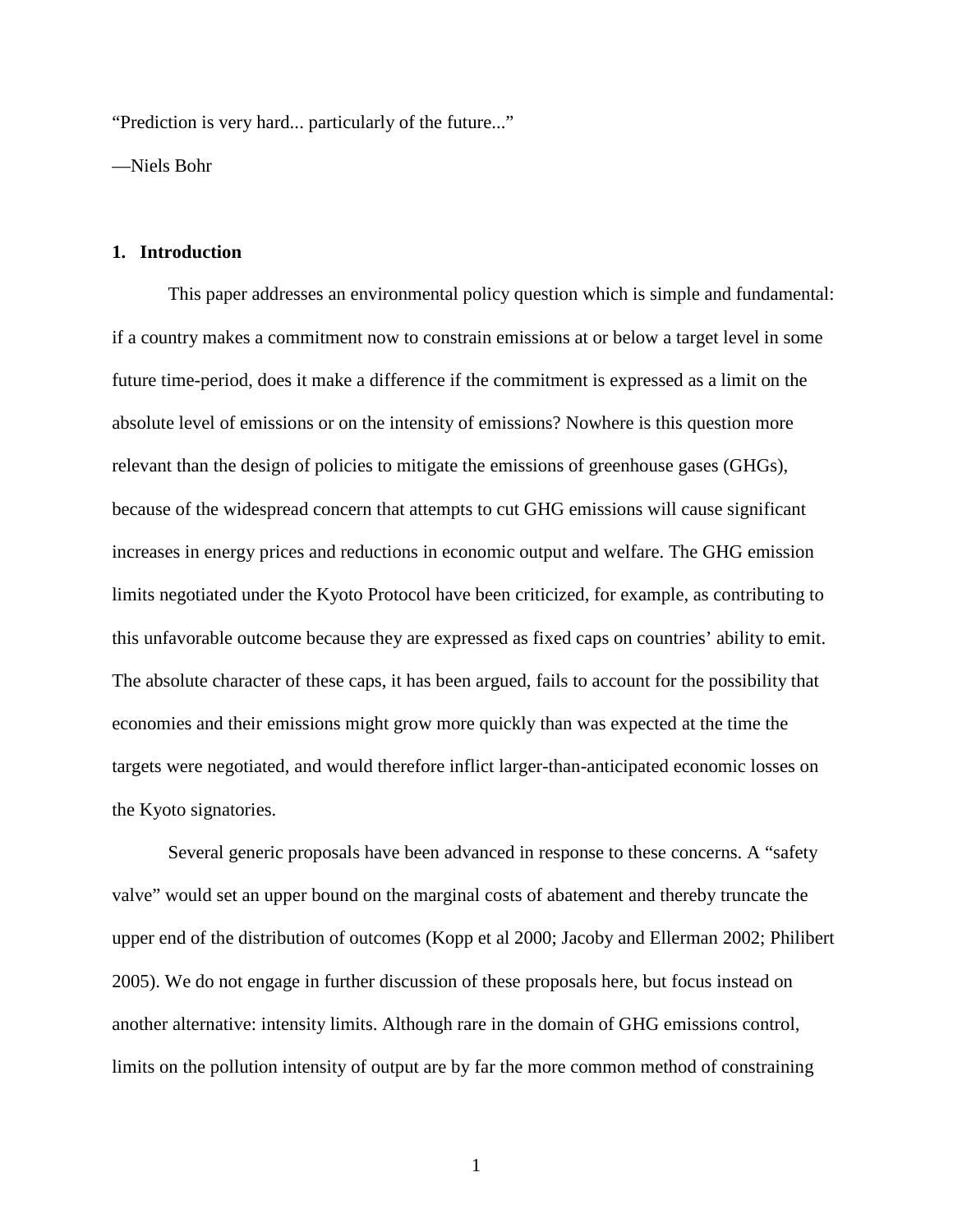emissions in the field of environmental regulation.<sup>1</sup> Nevertheless, "relative" or intensity-based targets have been adopted as a component of climate policy in the U.K. Emissions Trading Scheme (U.K. DEFRA 2001),<sup>2</sup> and in 2001 the Bush administration proposed a voluntary target to reduce the GHG emission intensity of the U.S. economy by 18 percent by 2012.

Implicit in the adoption of all these measures is the recognition of the general principle that the pollution from a source can be limited by specifying either an absolute cap on the quantity of emissions that it generates or by setting a maximum allowable intensity of emissions relative to some measure of output or input. Examples are the units of output or the amount of energy input required by some production process at the firm level, and the volume or value of commodities purchased by consumers at the level of an economic sector, or even GDP at the national level. Such an intensity limit can be imposed either directly, as an emission rate limit or an efficiency standard, or indirectly, by means of technology mandates that have the same effect.

In this paper we elucidate the differences between absolute and intensity limits under uncertainty. Our guiding assumption is that the variance in the intended environmental and economic effects of an emission constraint is an important consideration in deciding how it is to be implemented. For simplicity, our discussion will focus on the economic costs of this choice, without consideration of the associated environmental benefits.<sup>3</sup> As well, we restrict our analysis

 $\overline{a}$ 

<sup>&</sup>lt;sup>1</sup> Familiar examples of intensity limits are the emission rate limits imposed on nearly all sources under State Implementation Plans in the US, best available control technology mandates, such as in the U.S. New Source Performance Standards or the EU Large Combustion Plant Directive, and the Corporate Average Fuel Economy standards in the US and similar programs in Europe. Although many of the latter do not explicitly specify an emission rate, the effect of these programs is to reduce emission (or energy) intensity and to allow emissions to vary with the level of output. However, absolute emission caps can also be found in several programs controlling conventional pollutants, for example the  $SO<sub>2</sub>$  trading (acid rain), RECLAIM, and the Northeastern NO<sub>x</sub> Budget programs in the U.S. Rosenzweig and Varilek (2003) review experience with these and other rate-based emission regulations.

 $2^{2}$  The UK Emissions Trading Scheme is unique in having two sectors, an absolute sector containing firms with absolute limits on GHG emissions and a relative sector containing firms with intensity limits, and allowing trading (with some restrictions) between the two sectors. 3 The latter has been the focus of studies by Quirion (2005), Pezzey and Jotzo (2005) and Newell and Pizer (2006),

who use a cost-benefit framework to analyze the performance of intensity limits relative to other instruments.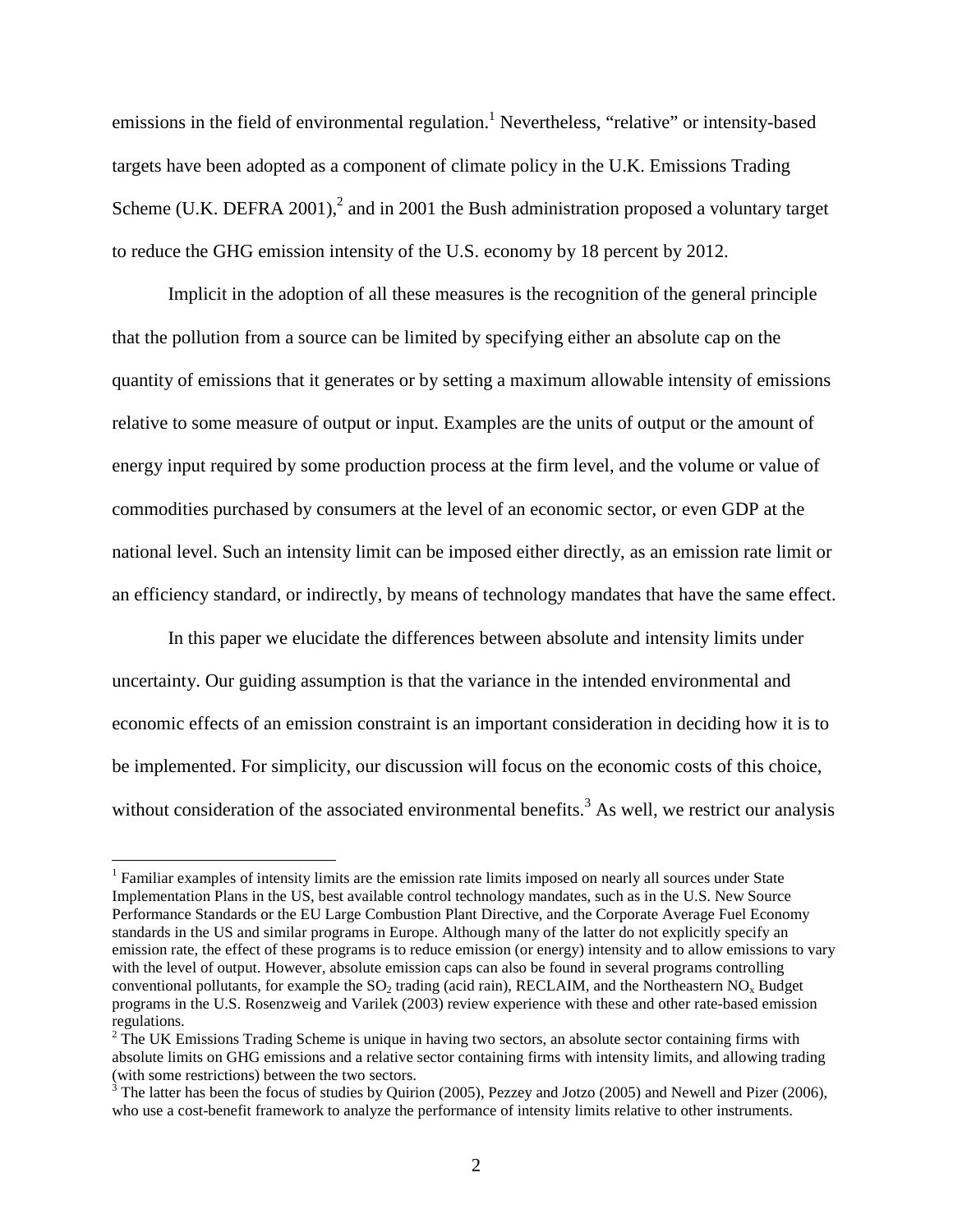to the setting of a single-economy, and leave the interaction of absolute and intensity limits in an international emission trading system to future research. Also left to future investigation is a rigorous comparison of the relative merits of intensity limits safety valves, or intertemporal banking and borrowing as means to reduce the variance of outcomes. We concentrate instead on laying the groundwork for such assessments by elaborating the conceptual and theoretical foundation introduced in Ellerman and Sue Wing (2003).

These sacrifices in terms of scope allow us to make three contributions. First, we demonstrate that an emissions constraint can be expressed equivalently as an absolute or intensity limit on emissions when there is no uncertainty about the future. On its face, this may appear to be a trivial point, but there seems to be much misunderstanding in policy circles on this issue, and we are hard-pressed to find analyses that rigorously establish this basic fact.

Second, we demonstrate rigorously the conditions under which an absolute or indexed intensity limit would be preferred on the basis of reduced variance and we also discuss the characteristics of an optimal degree of indexing where an intensity limit would produce less variance.

Third, we explore the policy implications of these conditions using time series data on nations' actual  $CO<sub>2</sub>$  emissions and GDP, as well as historical forecasts of these variables. We do this by conducting a backcasting analysis that considers an alternate state of the world in which countries decided to limit their emissions of  $CO<sub>2</sub>$  in earlier decades, which allows us to investigate what would have been the optimal choice for the form of their emission cap.

The plan of paper is as follows. Section 2 provides a review of the literature on intensity limits. In section 3 we build on the arguments in Ellerman and Sue Wing (2003) to demonstrate that emission limits based on the emission intensity of GDP are equivalent with intensity limits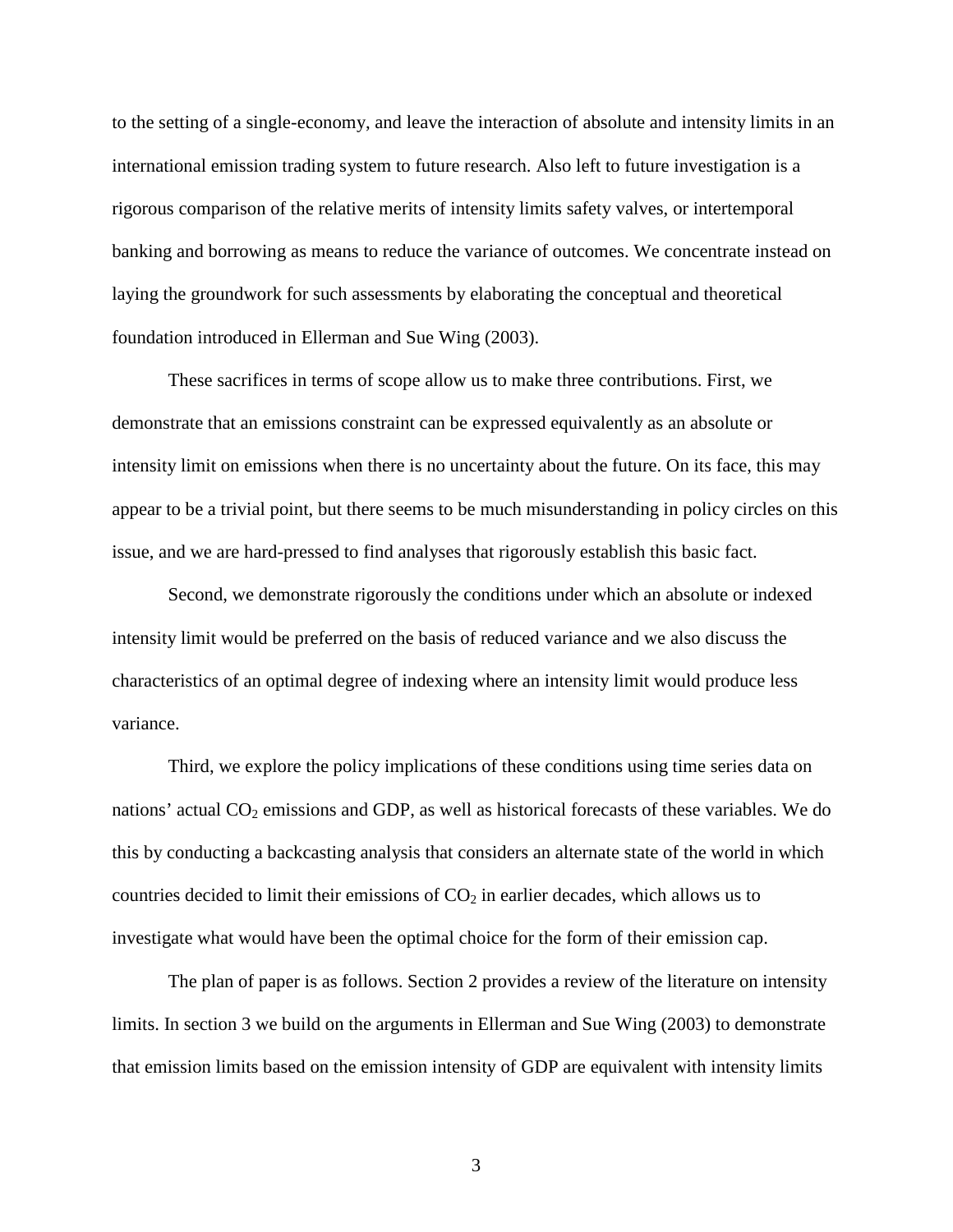in a world in which there is no certainty. We derive the main theoretical results of the paper in section 4, where we establish the conditions for the relative attractiveness of fixed versus flexible instruments and indicate the conditions for optimal indexing. In section 5 we present and discuss the results of the empirical simulations and analysis. Section 6 concludes with a summary of the implications for climate policy and the design of emission trading programs.

#### **2. Literature Review**

 $\overline{a}$ 

A recent and diverse literature has developed concerning the use of intensity-based and indexed caps in the context of climate policy.<sup>4</sup> The nearly uniform motivation is the widespread perception that developing countries would not accept absolute caps because of the perceived limit on economic growth. The proposal by Argentina in November 1999 at the  $5<sup>th</sup>$  Conference of the Parties to the Kyoto Protocol first drew official attention to this subject (Argentina 1999; Barros and Conte Grand 2002). Shortly thereafter, one of President Clinton's economic advisors proposed indexing GHG emission targets to GDP growth as a means of making Kyoto-type caps more acceptable to developing countries (Frankel 1999). Key early papers by Baumert et al (1999) and especially Lutter (2000) introduced the idea of intensity targets as a hedge against uncertainty—in particular their potential to mitigate excess abatement costs incurred by higherthan-expected business-as-usual (BAU) emissions. Subsequently, the Bush administration's announcement of a target to reduce U.S. GHG intensity by 18 percent by 2012 (White House 2002), and its advocacy of intensity limits for developing countries prompted a spate of analyses

<sup>&</sup>lt;sup>4</sup> We use the terms intensity-based and indexed as virtually interchangeable. A conventional intensity limit is automatically indexed to whatever is the denominator by which the intensity is stated. By the same token, an otherwise fixed absolute cap can be indexed to vary the level of allowed emissions according to movements of some denominated quantity, such as output or GDP.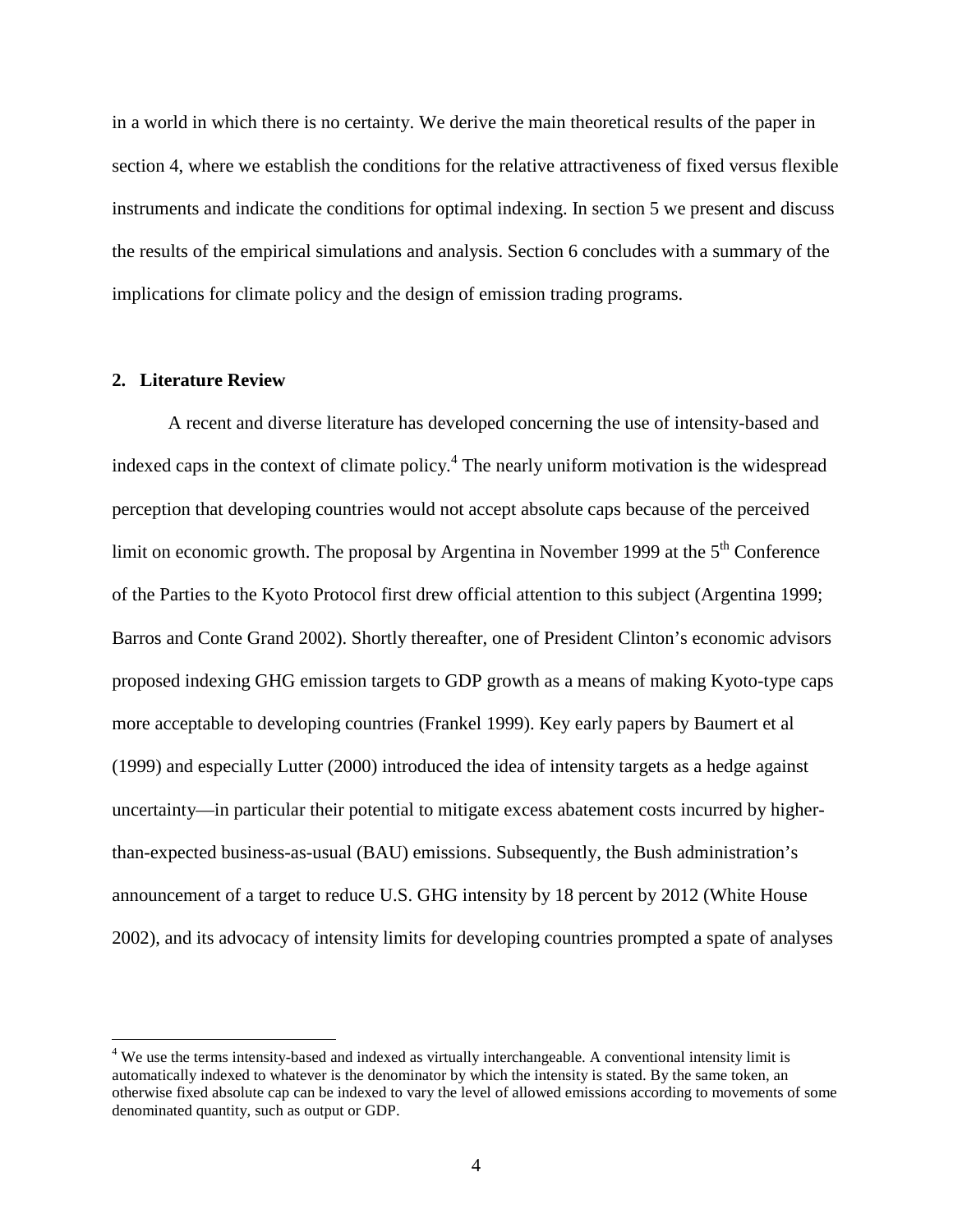concerned both with the adequacy of the U.S. target and the more general merits of intensitybased caps.<sup>5</sup>

While analysts appear united in finding that the target set by the Bush administration is indistinguishable from BAU emissions, opinion on the attractiveness of intensity limits is less uniform. Gielen, Koutstaal and Vollebergh (2002) and Fischer (2003) draw on an old literature in environmental economics, going back to Spulber (1985) and Helfand (1991), which criticizes intensity limits because of the incentive they give producers to use larger quantities of the input or output in which the intensity index is denominated. Compared to absolute limits, intensity caps are a "subsidy" to firms' use of the denominated input or to their production of the denominated output, thereby giving rise to an inefficient allocation of resources.

The output subsidy critique of intensity limits applies only in so far as the limit is faced by individual producers. It does not apply at the country level because the indexation variable, aggregate output, does not figure in firm-level decisions. Within a nation, producers could be expected to take into account the fact that an indexed emissions cap would be adjusted upward (or downward) but the practical incentive they would face is a lower (or higher) cost for the use of allowances than would otherwise be the case. Individual firms would not face any greater or lesser constraint as a result of variations in the output of, or the inputs to, their production processes.

 $\overline{a}$ 

 $<sup>5</sup>$  The stated intent of the Bush Administration's espousal of intensity targets is to take future economic growth into</sup> account: "This new approach focuses on reducing the growth of GHG emissions, *while sustaining the economic growth* needed to finance investment in new, clean energy technologies." (White House 2002) [our emphasis]. The stringency of the Bush target (or lack thereof) is a legitimate concern. The 18 percent reduction in the GHG emission intensity of the U.S. economy by 2012 is to be compared with the contemporary DOE/EIA (2004) forecast that projects a decline in the  $CO_2$ -GDP ratio of 15 percent by 2010. By contrast, the reduction in the  $CO_2$  emission *intensity* over the same period implied by the U.S. Kyoto target is greater than 40 percent. Moreover, the Bush target is specified not as a legally-binding limit, but as a goal to be achieved through an array of voluntary actions, creating the potential for little or no abatement to take place.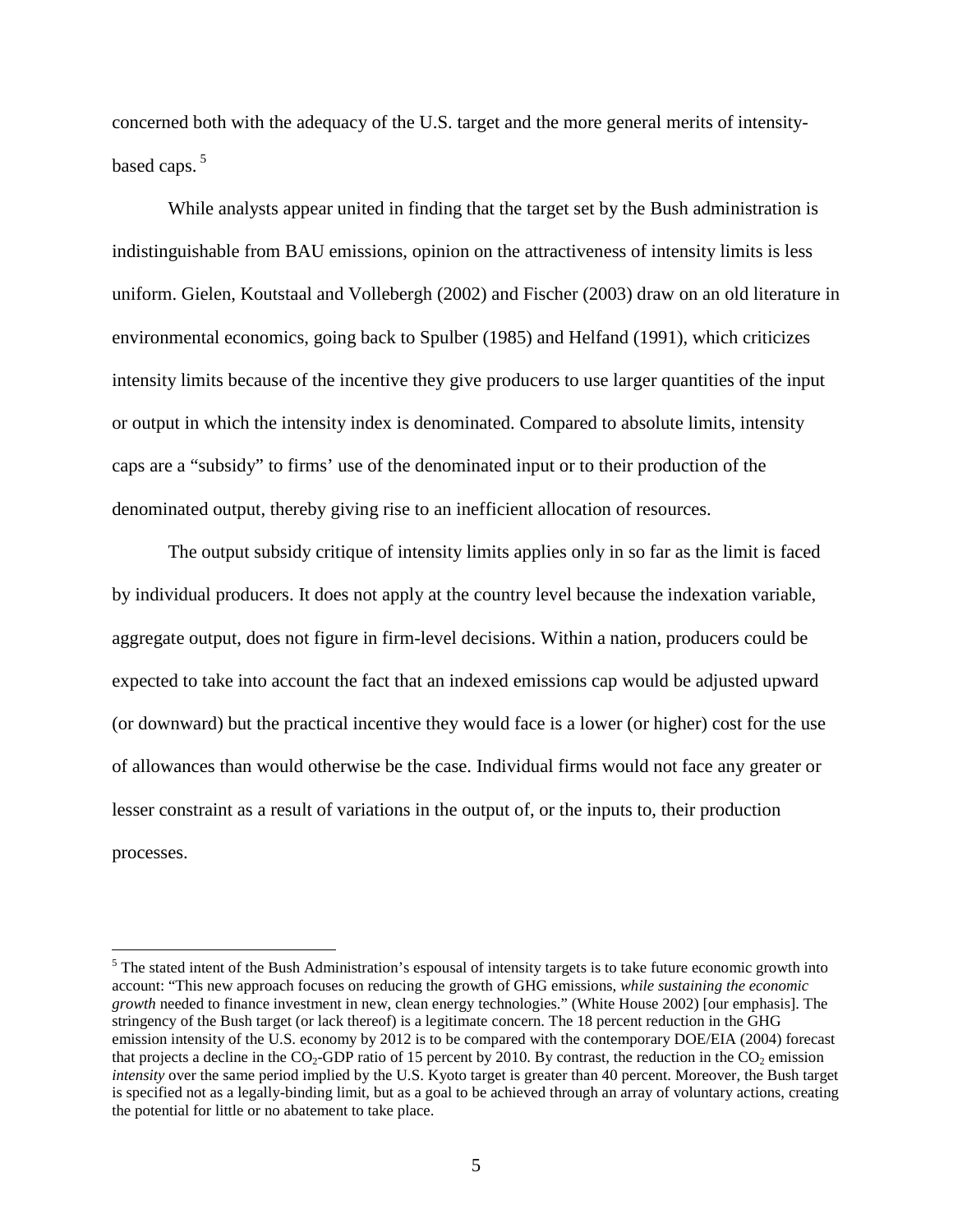Another persistent critique of intensity limits is that, relative to an absolute ceiling on emissions that is fixed ex ante, an intensity cap creates the potential for an environmentally adverse outcome if GDP is higher than expected since the cap would be adjusted upward, making the target less stringent in absolute terms (cf. Dudek and Golub 2003). Comparisons between Kyoto's absolute emission targets and intensity limits that characterize the latter as economically advantageous while being environmentally disadvantageous reflect this criticism. What happens if GDP growth declines or is *less* vigorous than expected is, however, rarely noted. The level of an intensity cap will adjust downward, making the target *more* stringent than an unchanging absolute cap. In this case, an intensity cap is environmentally advantageous and economically disadvantageous. Ellerman and Sue Wing (2003) argue intuitively that an intensity limit trades off less stringent control of emissions in a state of the world with higher than expected economic growth for more stringent control in a state of the world with lower than expected growth. Mirroring this ex post divergence in stringency and environmental outcome will be ex post divergence in the quantity and cost of abatement. For this reason, the presumption that intensity-based limits are inherently less stringent is wrong.

This presumption is rife among the negative reactions to the Bush climate change plan, which uniformly argue that indexing future emission constraints to GDP would allow GHG emissions to continue to rise when GDP is increasing, as it is generally expected to do.<sup>6</sup> Such criticism belies confusion of the *stringency* of the target with the *form* of the instrument employed in its execution. In spite of the fact that these are two separate issues, the unstated implication appears to be that intensity limits allow emissions to continue growing unabated, while absolute caps do not. The flaw in this argument is that it ignores the counterfactual nopolicy path of emissions which can as easily be higher than that of an indexed cap, which would

 $\overline{a}$ 

<sup>&</sup>lt;sup>6</sup> See e.g. "Blowing Smoke", The Economist, Feb. 14 2002, p. 27.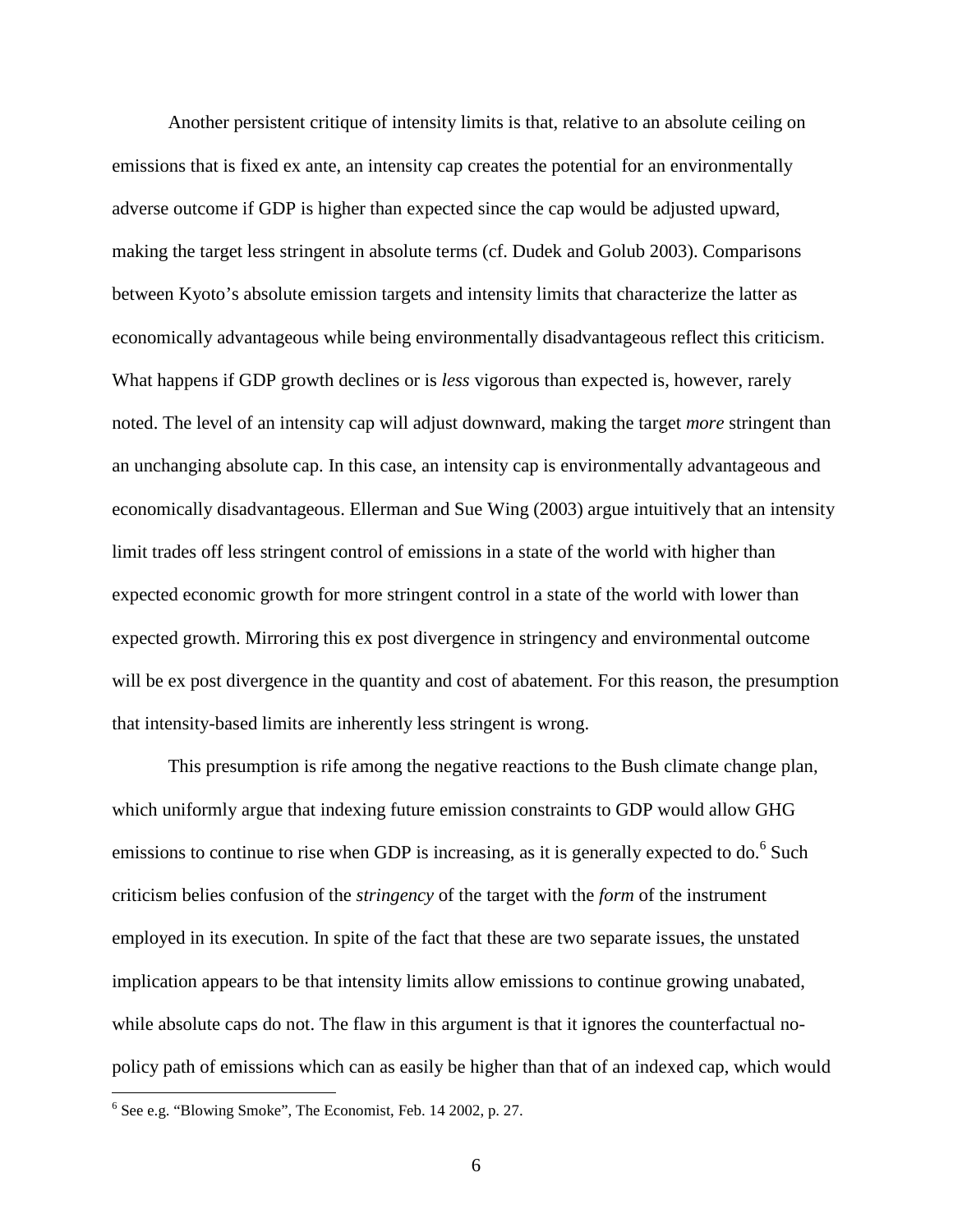allow emissions to increase over time, as it can be higher than an absolute cap, as shown by the experience of Russia and the East European countries under the Kyoto Protocol. The former case would produce real reductions despite being an intensity limit and the latter would impose no constraint despite being an absolute limit. A nation's decision to set an absolute cap on emissions is invariably informed by a sense of the limit's expected effects, which typically incorporate a forecast of GDP in the future period when that instrument is slated to enter into force. Given this set of expectations, there are numerous schemes for specifying GDP-indexed emission targets that are entirely equivalent to the absolute limit, a point which we demonstrate in section 3 and appendix A.

The essential caveat to this equivalence is uncertainty about the future. Of principal concern is the ex-post level of the emission limit that results from imposing either instrument ex ante. Different instruments whose effects are predicted to be equivalent based on ex ante expectations of GDP may turn out not to hold if actual GDP in the target period diverges from its expected level. In particular, the level of an intensity-based cap will fluctuate in proportion to the ratio of actual to expected GDP.

A third critique of intensity limits can be found in Müller and Müller-Furstenberg (2003), who in addition to the preceding arguments cite problems of implementation in choosing appropriate indices and avoiding biases in these indices. While these concerns are legitimate they are also typical of many forms of indexing that are commonly accepted such as indexing wages and benefits, and more recently, inflation protected bonds.

On the other side of this debate, Baumert (1999), Lutter (2000), Kim and Baumert (2002), Strachan (forthcoming) and Kolstad (2005) all find merit in the concept of intensitybased caps because of the reduction in uncertainty in the economic outcome gained by indexing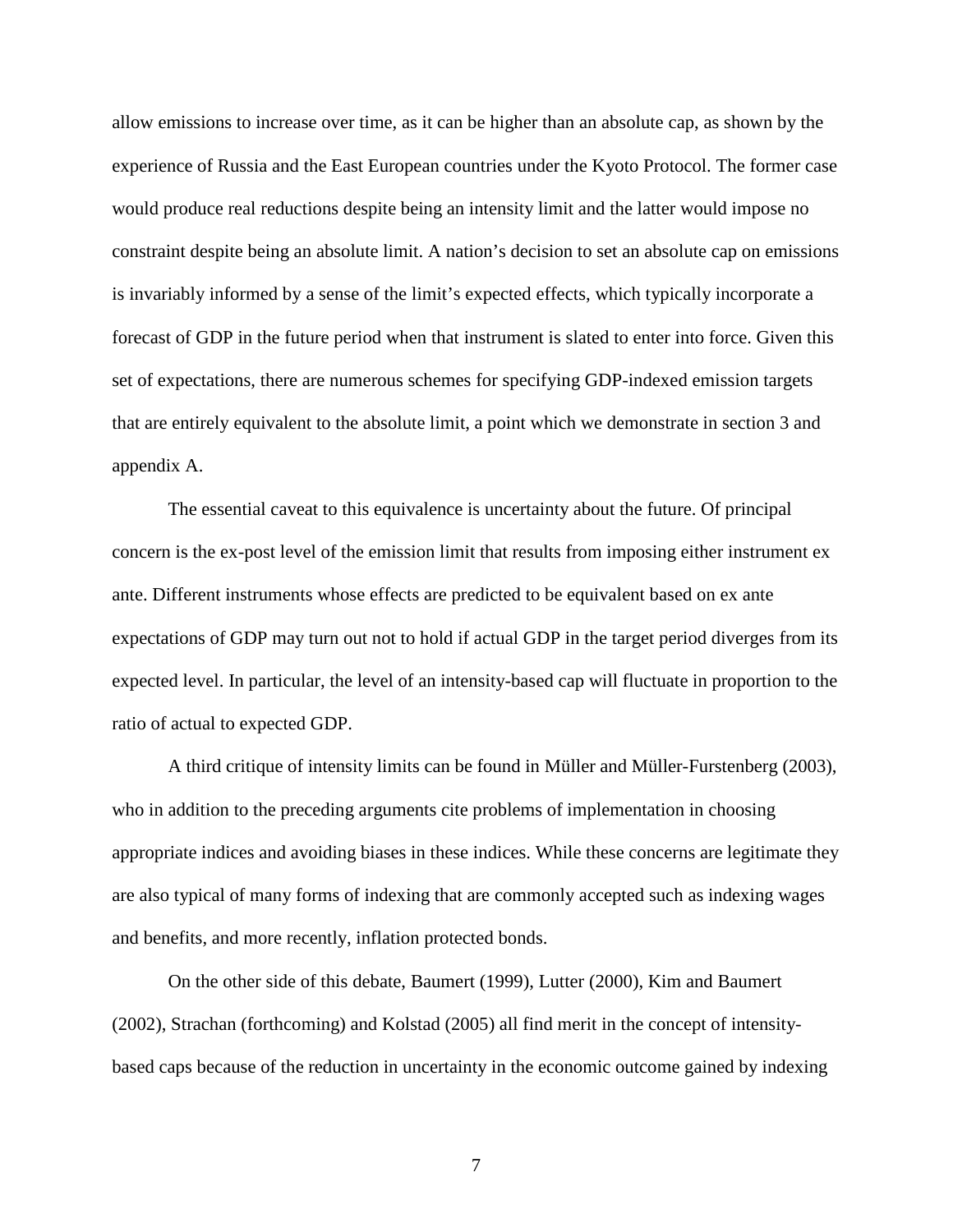the cap to GDP and, crucially, the effect on the countries' willingness to participate in international agreements. Baumert (1999), Lutter (2000), and Lisowski (2002) also see intensity limits as a means to avoid the "hot air" resulting from overly generous absolute caps that might be needed to reassure acceding countries that the emissions limit would not place undue costs on them in the event of greater than expected economic growth. Along these lines, Jotzo and Pezzey (2005) provide a theoretical analysis and simulations of binding absolute and intensity caps in which parties are assumed to posses varying degrees of risk aversion to unexpectedly high-cost outcomes with particular attention given to developing country participation. They find that intensity-based caps are superior to absolute caps for circumstances where all parties to a treaty place some positive value on global abatement, face positive abatement costs, and are risk-averse in varying degrees to high cost outcomes. For individually-varying but positive valuations on global abatement, parties would be willing to embrace tighter binding targets in return for the removal of some of the uncertainty relating to high cost outcomes.

Our own contribution to this debate (Ellerman and Sue Wing 2003) treats absolute and intensity limits with equanimity while focusing squarely on the nature of the relevant uncertainties. Under conditions of certainty, equivalent absolute and intensity-based caps would have identical effects, and the outcomes between the two forms differ only to the extent that realized values for GDP or other indices diverge from expectation. Our aim in this paper is to develop the implications of uncertainty in baseline emissions and GDP for policy makers' choice between an absolute and an intensity cap. In particular, we rigorously establish the conditions under which one or the other form of emission limit will give rise to smaller variance in cost outcomes, and we test which form of the limit would have produced less variance in abatement cost using historical and forecast data.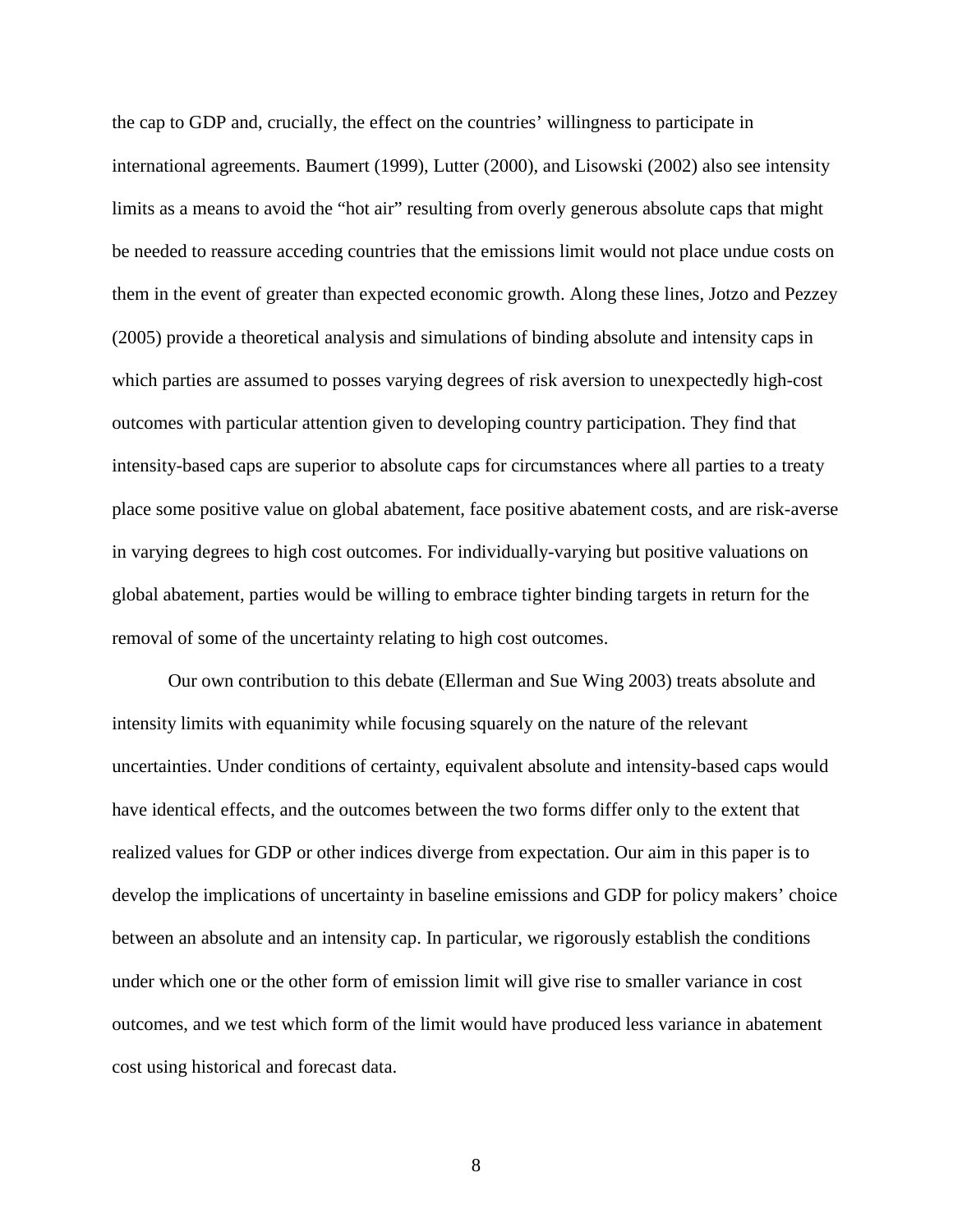All of the analyses focusing on the merits of intensity limits as a means of reducing uncertainty assume that emissions and GDP are positively correlated. Like Jotzo and Pezzey, we find that the positive correlation between emissions and GDP is often large enough that intensity caps reduce the variance of cost outcomes. However, we also demonstrate that this result has failed to hold for some countries over varying periods of time.

An important assumption in our analysis is that policy makers care about variance in outcomes. As we have stressed, if expectation were all that mattered the form of the limit can be treated with indifference so long as the limits being compared are ex ante equivalent. Accordingly, the concern is whether by choosing one form or the other, the policy maker can reduce or even minimize the expected variance in outcomes.

At least two different motivations can be offered for seeking to minimize variance, which can be characterized as preserving initial expectations and avoiding undue adjustment costs. Since policy makers will tend to set the level of an emission constraint based on their expectations of the economic and environmental conditions that will prevail when that target enters into force, they might seek a limit that would result in less deviation from the initially expected environmental and economic outcomes as a result of the inevitable changes that will occur over time. Also, in a non-putty-putty world in which investments cannot be instantly made and undone to insure optimal responses to the constraint, they would prefer the form of the limit that would reduce the adjustment costs that would be associated with over- or under-investment in abatement capability. Both of these motivations would lead to an interest in minimizing variance.

#### **3. Absolute and Intensity Limits: Equivalence Under Certainty**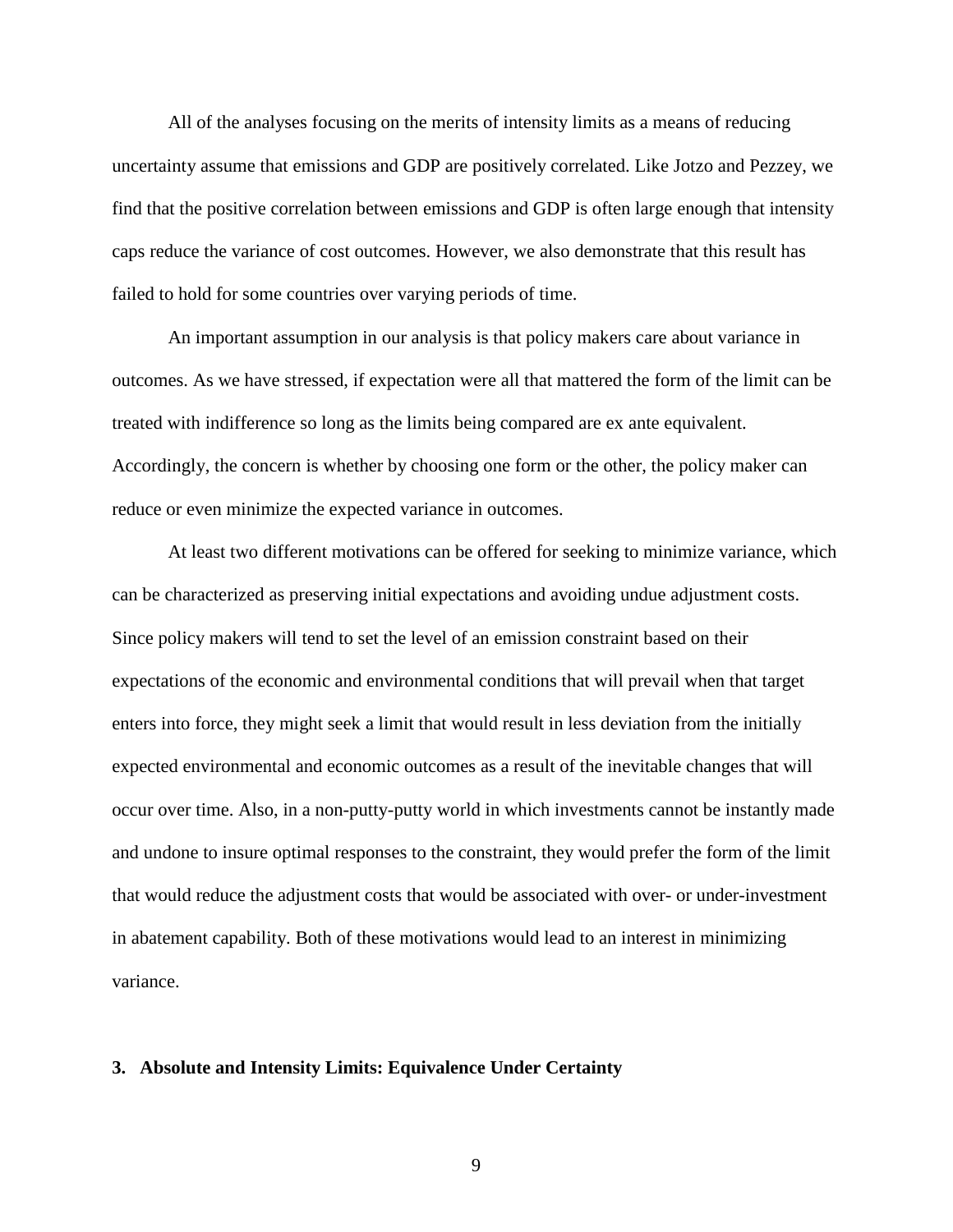Our first task is to establish the equivalence of absolute and intensity limits under certainty. Our analytical approach builds on Ellerman and Sue Wing (2003). We consider a nation which commits to limit its emissions, but is undecided whether to express this limit as a constraint on the absolute level of emissions or on the intensity of emissions indexed to GDP.

Let  $Q$  denote emissions,  $Y$  denote GDP, and  $\gamma$  the emission intensity of the economy:

$$
(1) \qquad \gamma = Q/Y.
$$

Suppose that the country chooses to limit its emissions to an absolute level, *Q* . We assume that this decision is made conditional on an initial information set,  $\theta$ , which we represent using the conditional expectation operator,  $E_{\theta}$ . With expected baseline emissions  $E_{\theta} [Q^{BAU}]$ , if the country chooses a binding absolute cap on emissions, the level of abatement  $(A<sup>A</sup>)$  is, in expectation:

(2) 
$$
E_{\theta}[A^{A}] = E_{\theta}[Q^{BAU}] - Q > 0.
$$

Eq. (1) implies that this fixed limit can be transformed into an emission intensity cap according to the expectation of GDP,  $E_{\theta}[Y]$ . If the emission target is expected to bind, there exists a corresponding ceiling on emission intensity:

$$
(3) \qquad \underline{\gamma} = \underline{Q} / E_{\theta}[Y] < E_{\theta}[\gamma^{BAU}].
$$

Therefore, under stable expectations, the expected level of abatement with an intensity limit  $(A^I)$ , is the same as in (2), i.e.,

(4) 
$$
E_{\theta}[A^{I}] = E_{\theta}[Q^{BAU}] - \gamma E_{\theta}[Y] = E_{\theta}[A^{A}].
$$

The condition expressed by equation (4) expresses what we later refer to as ex ante equivalence. Thus, given an abatement cost schedule *C*(*A*) which we assume is positive, monotonic increasing and known with certainty, the expectation at time zero of the cost of reducing under either instrument is  $C(E_{\theta}[A^A]) = C(E_{\theta}[A^I])$ . The policy maker would be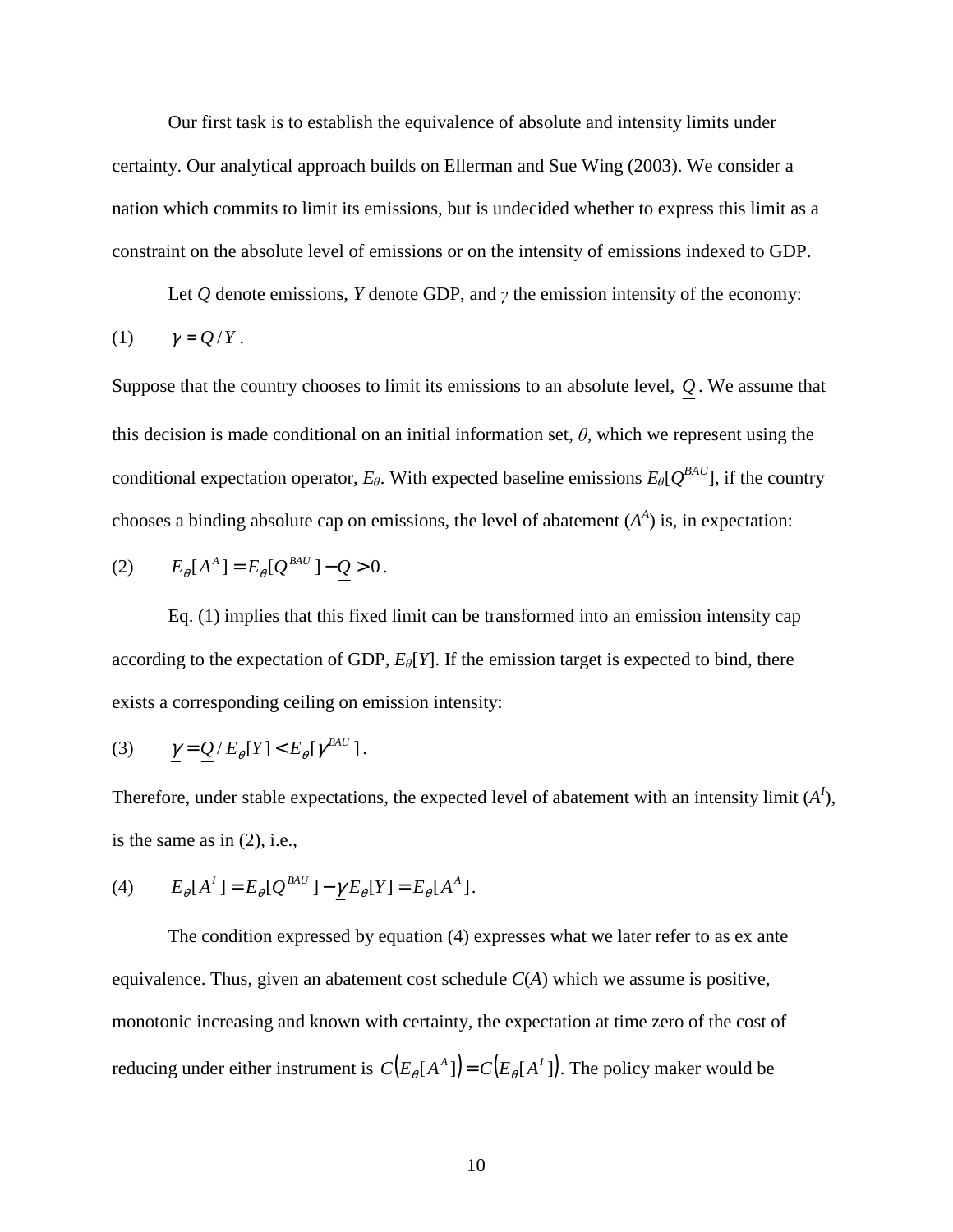indifferent between the two and the form of the emission limit would be irrelevant, if expectation were all that mattered.

## **4. The Choice Between Absolute and Intensity Limits Under Uncertainty**

In keeping with the motivation of this paper, we imagine a policy maker who is concerned about variance in abatement and cost outcomes. The actual levels of abatement and cost under the two forms would correspond to:

(5) 
$$
A^A = Q^{BAU} - Q
$$
, and

$$
(6) \qquad A^I = Q^{BAU} - \underline{\gamma} Y.
$$

Since it will be generally true that  $E_{\theta}[Q] \neq Q$ , and  $E_{\theta}[Y] \neq Y$ , different levels of abatement and cost will be associated with the two limits. Since the emission target expressed by the intensity limit adjusts to changes in GDP, whereas that determined by absolute cap does not, the difference in actual abatement will be:

$$
(7) \qquad A^I - A^A = \gamma Y - Q \, .
$$

Any rational policy maker would know that things will change. Not knowing the future changes, he or she might well ask whether some form of the emissions constraint might reduce variance in outcomes so that the actual outcomes not deviate too much from the initial set of expectations.

To evaluate variance more formally, we use the "hybrid" GDP-indexed limit introduced by Ellerman and Sue Wing (2003), which specifies the indexed cap on emissions,  $\tilde{Q}$  , as the convex combination of a fixed cap and a pure intensity target:

(8) 
$$
\tilde{Q} = (1 - \eta)Q + \eta \gamma Y.
$$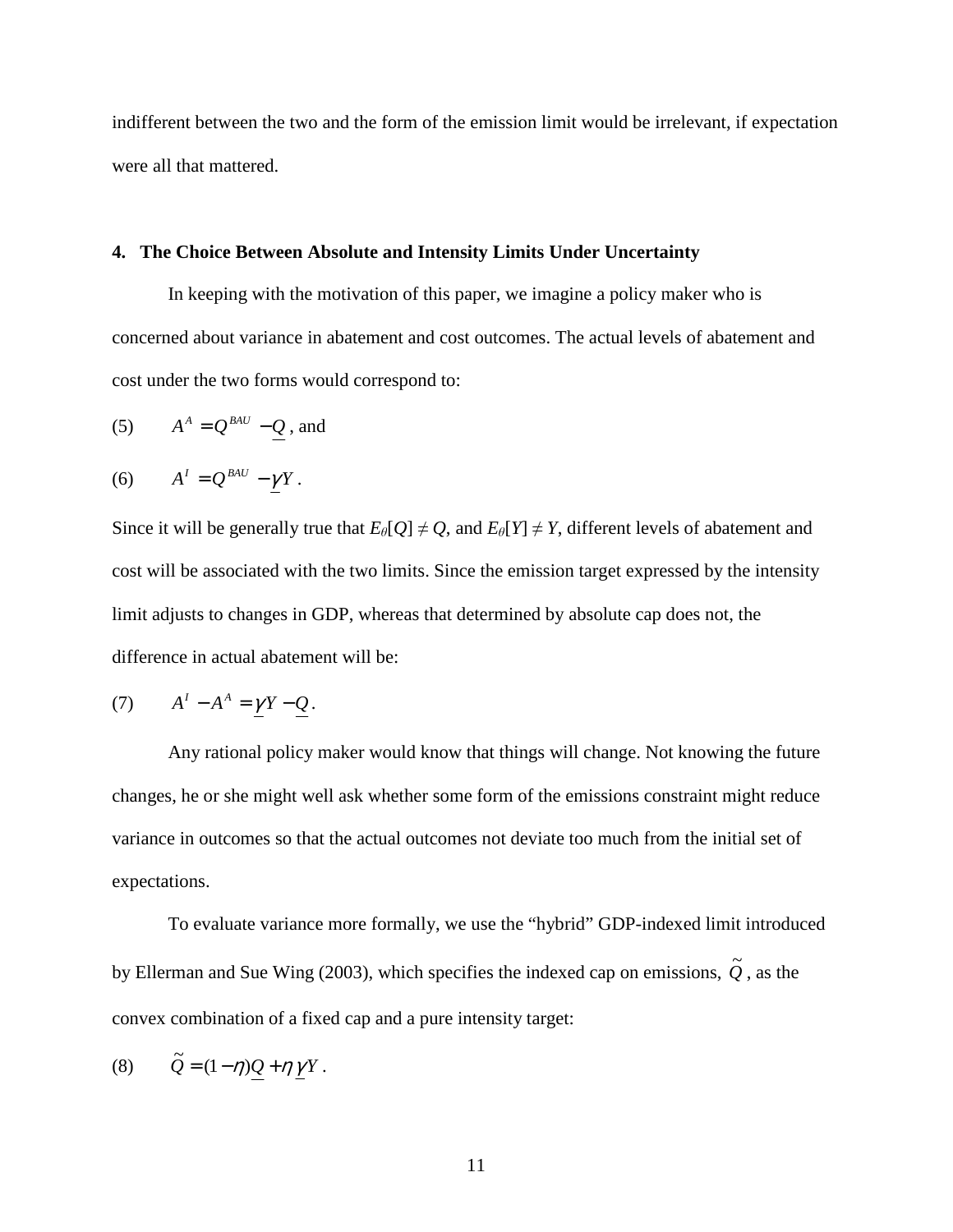The form of the emission limit combines an absolute limit with an intensity target specified by the product of the intensity limit in eq. (3) and actual GDP. The coefficient  $\eta \in [0,1]$  is an indexation parameter which represents the degree to which the limit accommodates changes in GDP from its expected level, and it is under the policy maker's control. When  $\eta = 0$  the limit is absolute, and when  $\eta = 1$  it is a pure intensity limit that adjusts fully to the change in GDP. The result is a more general form of eq. (6):

(6') 
$$
\widetilde{A}^I = Q^{BAU} - \widetilde{Q} = Q^{BAU} - (1 - \eta)Q - \eta \gamma Y.
$$

In keeping with the result of the previous section, if  $Q$  and  $\gamma$  are set initially to be ex ante equivalent, such that  $Q = \gamma E_{\theta}[Y]$ , and it be further assumed that  $E_{\theta}[Y] = Y$ , then  $\widetilde{Q} = Q$ regardless of the value of  $\eta$ . Further results, with different forms of the emissions limit, are provided in an appendix to the paper.

### *4.1. Indexed limits*

We now establish the conditions under which an indexed limit will be preferred. Our criterion in making this determination is minimization of the variance in the cost of abatement. Given the monotone increasing character of the cost function *C*, it therefore suffices to demonstrate which instrument generates the smaller variance in abatement.

From eq. (5), the variance of abatement under the absolute cap is simply: (9)  $var[A^A] = var[Q^{BAU}],$ 

while (6') implies that the variance of an indexed intensity cap ( $\eta$  > 0) is:

(10) 
$$
\text{var}[\tilde{A}^I] = \text{var}[Q^{BAU}] + (\eta \underline{\gamma})^2 \text{var}[Y] - 2\eta \underline{\gamma} \text{cov}[Q^{BAU}, Y].
$$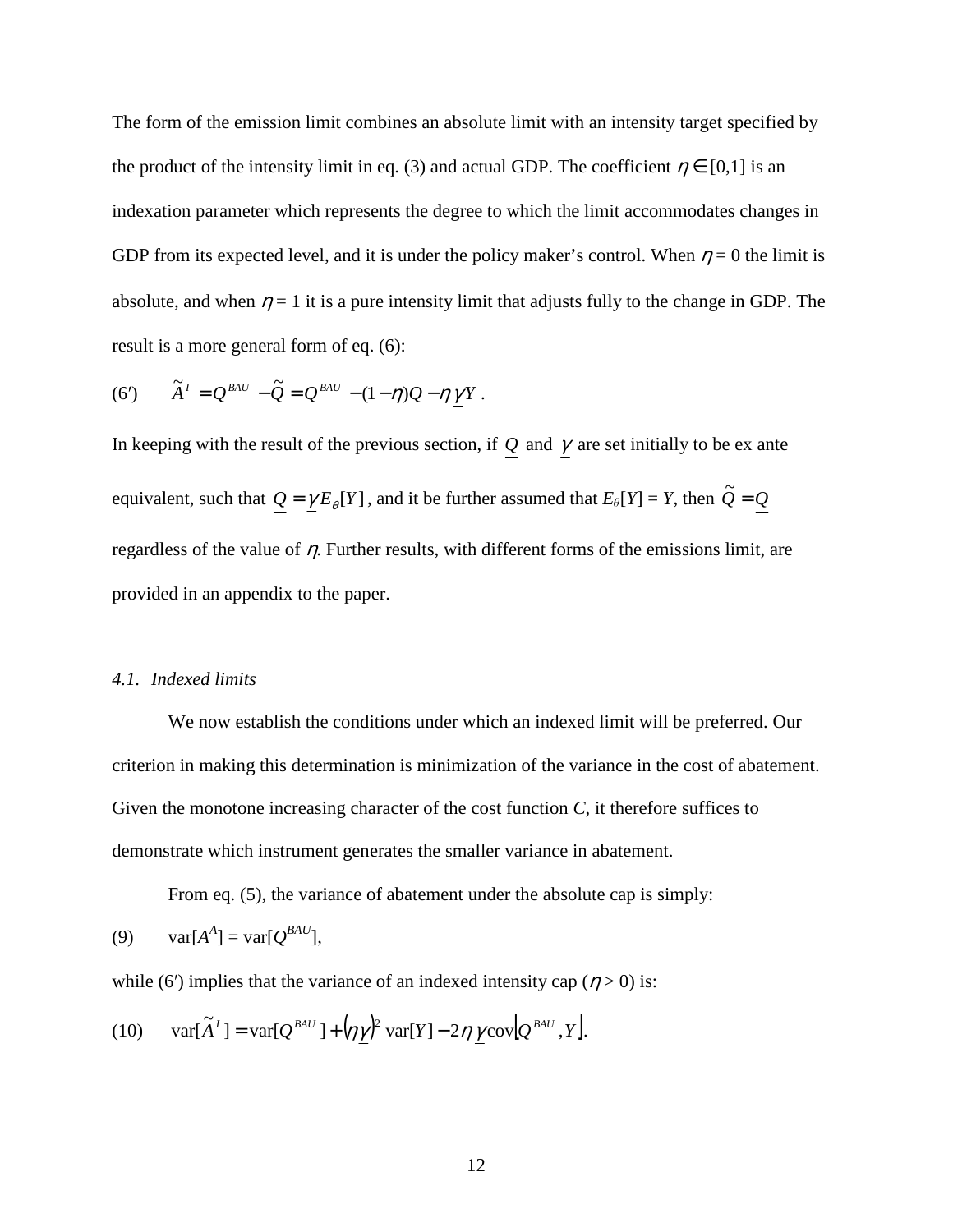The key question is whether the variance in the expected effect of the latter instrument is less than that of the former. This can be determined by subtracting (9) from (10) and rearranging. The variance of expected abatement and cost is smaller for the indexed intensity limit if

$$
\eta \gamma/2 < \mathrm{cov}[Q^{BAU}, Y]/\mathrm{var}[Y].
$$

The intuition behind this expression becomes clearer if we multiply both sides by  $E_{\theta}[Y]$  /  $E_{\theta} [Q^{BAU}]$  to express the target, covariance and variances in normalized form:

$$
(11) \qquad \frac{\eta}{2}(\underline{Q}/\overline{Q}) < \rho \, \nu[\varrho] / \nu[Y] = Z \,,
$$

where  $\overline{Q} = E_{\theta}[Q^{BAU}], \rho$  is the correlation between BAU emissions and GDP,  $v[Q]$  and  $v[Y]$  are the coefficients of variation of baseline emissions and GDP, and  $Q/\overline{Q}$  expresses the ex ante equivalent absolute limit as a fraction of expected BAU emissions. The left-hand-side is the product of two important policy variables: the form of the limit, given by the value of indexation parameter, and its stringency, expressed as the ratio of the constrained emissions to expected BAU emissions. By contrast, the quantity on the right-hand side, *Z*, is a function solely of stochastic properties of the economy, none of which are subject to manipulation by the policy maker.

Eq. (11) is the main result of the paper and it provides a mathematical statement of the conditions under which an intensity limit indexed by  $\eta$  would result in less variation of outcomes. The implication of eq. (11) is that the conditions under which an indexed intensity limit better preserves initial expectations about the level of actual abatement and cost are more likely to obtain the higher the correlation between *Q* and *Y* and the greater the variation in *Q* relative to that in *Y*. For a given emission target, consider first the case of a fully indexed intensity cap ( $\eta = 1$ ). Since the left-hand side of (11) is always positive, as are the coefficients of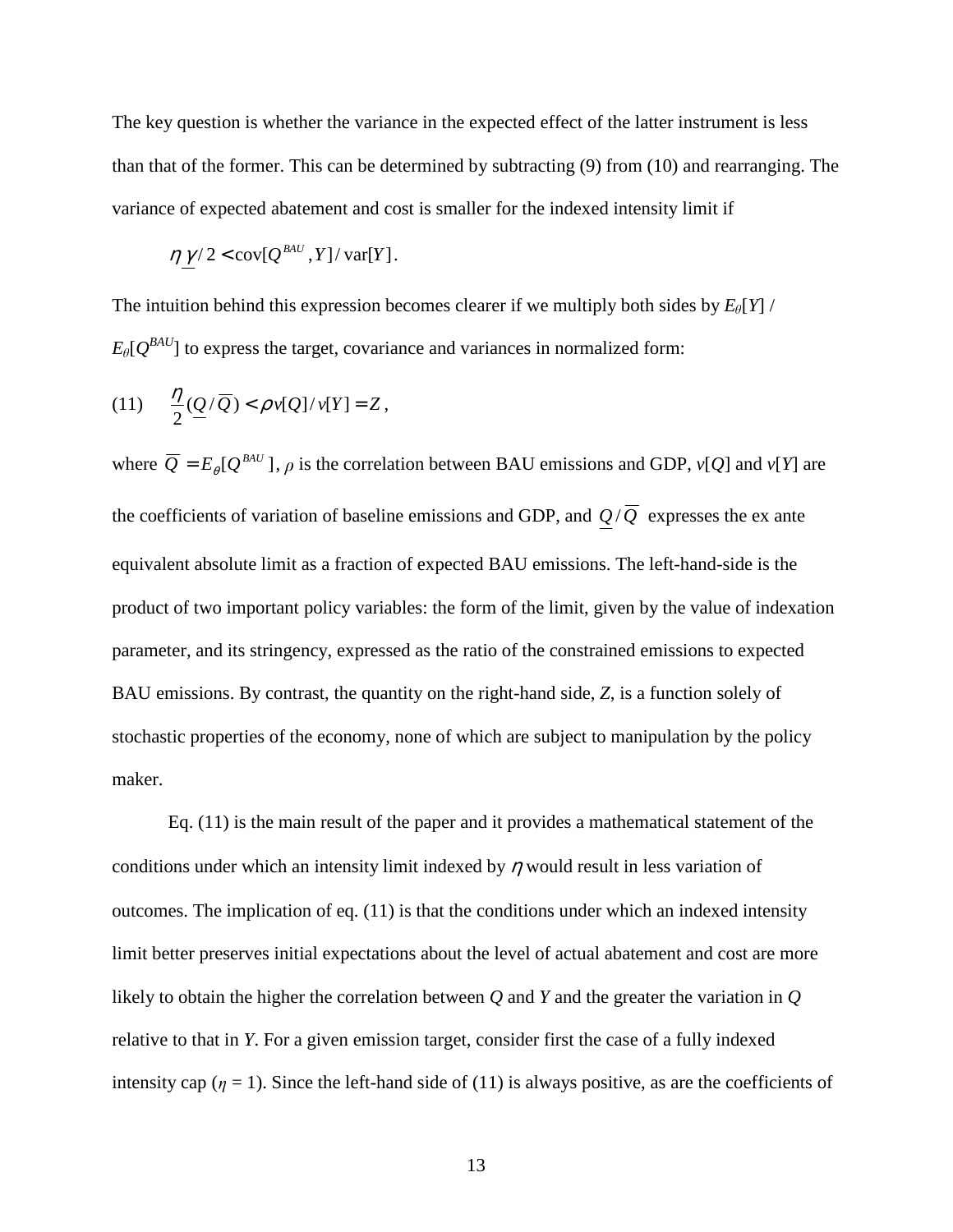variation, a necessary condition for the intensity limit to exhibit less variation is that the correlation between emissions and GDP be positive. This is however not a sufficient condition. If the variation in emissions were very small relative to the variation in GDP, indexing to GDP would produce more variance than an absolute limit. Therefore, the sufficient condition is that either the degree of indexation or the level of the emission limit (or both) be small enough for the inequality to hold.

Also, if emissions and GDP are perfectly correlated and have similar degrees of variability, so that the right-hand side of (11) equals unity, then any indexed intensity limit will always exhibit less variability and be preferred since the left-hand-side will always be less than half of unity, or 0.5. For any value of  $Z < 0.5$ , it is possible that an absolute cap might generate less variability, and be preferred. More generally, where there is a sufficiently weak positive correlation between emissions and GDP ( $0 < \rho < 1$ ) or the volatility of emissions is sufficiently small relative to GDP (*v*[*Q*] / *v*[*Y*] < 1), *Z* may be small enough that  $\eta Q/\overline{Q} > 2\rho v[Q]/v[Y]$ , in which case an absolute cap would produce less variance in outcomes and be preferred to an intensity limit. Obviously, for any non-positive correlation (and therefore a non-positive value of *Z*), an absolute limit would always be preferred since the left-hand-side variables cannot be negative.

The intuition behind these results can grasped by considering first the case of negative correlation. If emissions decline when GDP increases (and vice versa), any amount of indexing to GDP will cause the emissions constraint to vary inversely with deviations in emissions, and will thereby produce greater variance in abatement and cost than an absolute limit would. Alternatively, if correlation is positive, it is still possible that indexing would produce more variance. For instance, if there were no variation in emissions ( $v[Q] = 0$ ) but variation in *Y*, any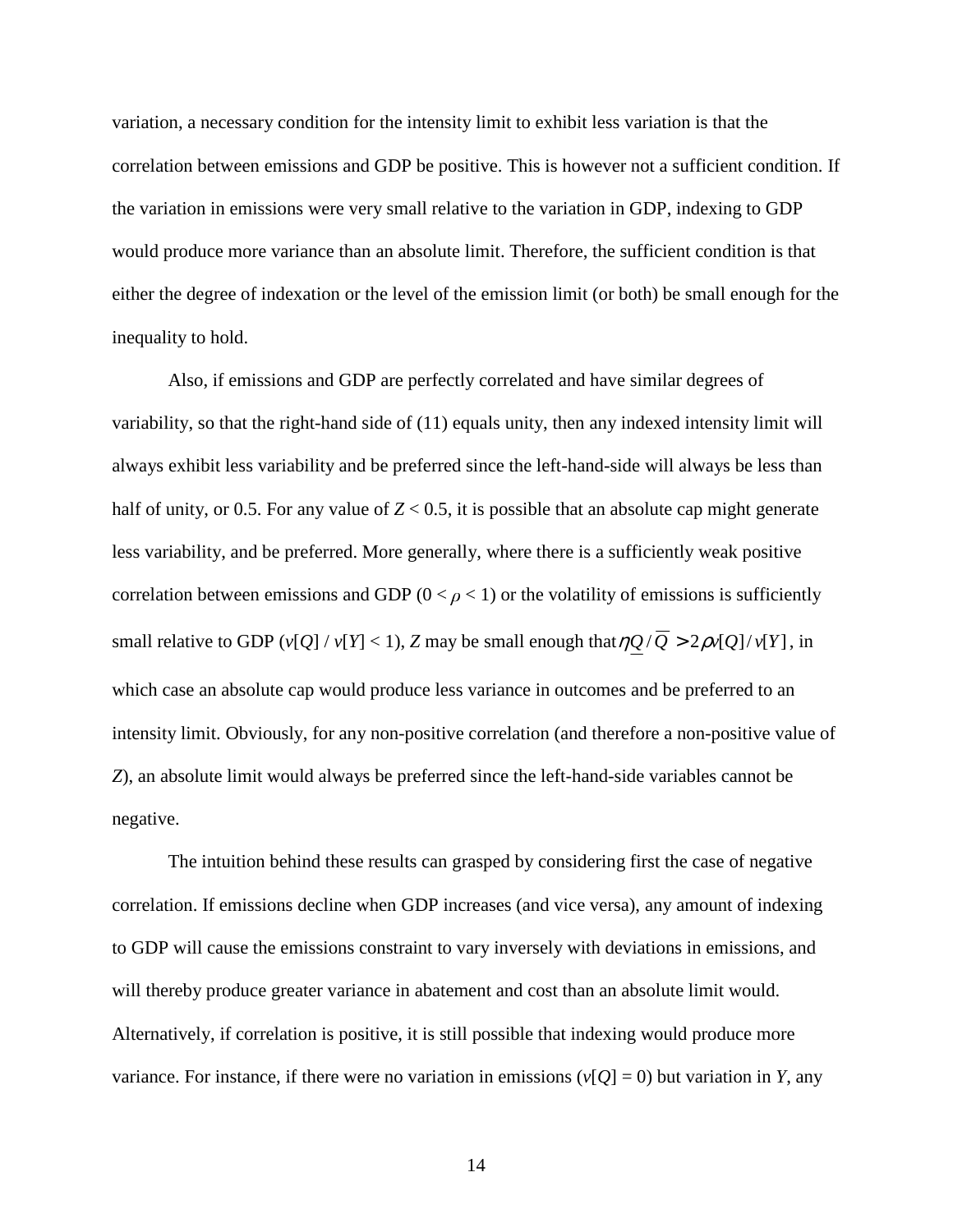amount of indexation to *Y* would create variation in abatement and cost where an absolute limit would produce none. Where there is variation in *Q*, the choice of form of the limit depends on both the magnitude of its fluctuations and the correlation between *Q* and *Y*. Where either of these is sufficiently small, an absolute limit can exhibit less variance than an indexed cap.

The relationships between the stochastic properties of *Q* and *Y*, the desired emission constraint, and the degree of indexation to GDP are illustrated in Figure 1. The target's fraction of initially-expected baseline emissions ranges from zero to one, and is plotted on the horizontal axis. The value of *Z* is given on the vertical axis. The horizontal line *HH* ′ indicates the value of *Z* for the economy in question  $(\overline{Z})$ , which represents the boundary between the regions where less variance in outcomes is produced by an absolute or indexed intensity limit ( $Z > \overline{Z}$  and  $Z < \overline{Z}$ , respectively). The diagonal ray *OJ* gives the locus of values of  $\frac{1}{2}\eta \mathcal{Q}/\mathcal{Q}$  over the range of possible reduction fractions for some value of  $\eta$ . Its maximum slope, which is attained when  $\eta$  = 1, corresponds to the ray  $OJ^{Max}$ , which intersects the BAU emission level (i.e.,  $Q/\overline{Q} = 1$ ) at  $Z =$ 0.5 on the vertical axis.

The point *K* where *HH'* and *OJ* intersect represents the equality of both sides of eq. (11), and defines the level of an emission target *Q* \* below (above) which an intensity limit will exhibit the lower (higher) variance, and thus will (will not) be the preferred instrument. For example, if the degree of indexation is as indicated by the ray *OJ* and the emission target is given by the vertical line *LL* ′, the intensity cap would be associated with higher variance and would not be preferred. Conversely, if the constrained level of emissions was much lower, say at *MM* ′, an intensity limit with the degree of indexing implied by ray *OJ* would generate less variance, and be preferred.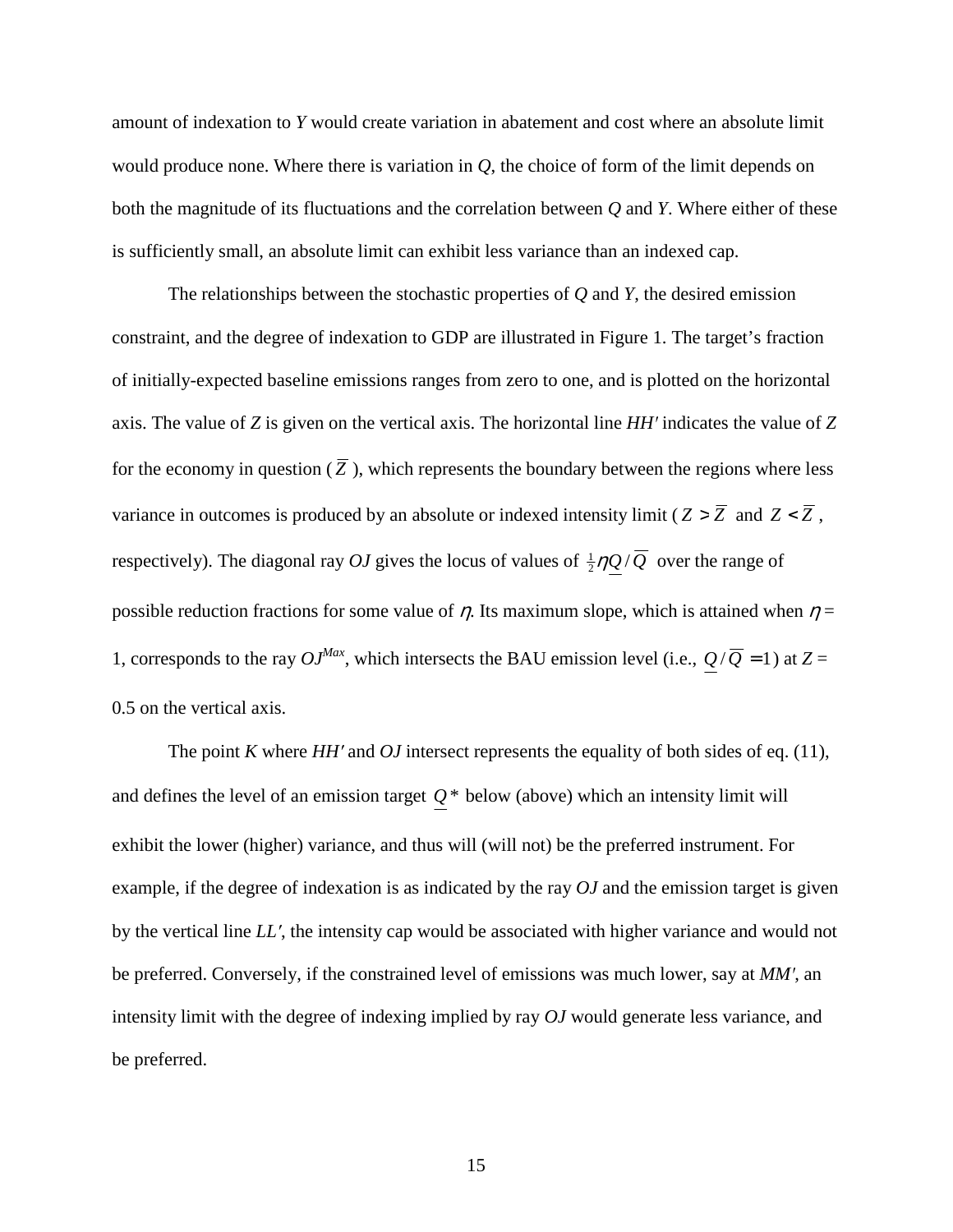## *4.2. Optimal indexation*

The preceding section identifies, and Figure 1 illustrates, the relationships between variables that are under the control of policy makers and those that are fundamentally exogenous. If we assume that the stringency of the emissions constraint is determined exogenously without regard to concerns about variance, and that the policy maker desires to minimize variance of outcomes, then the degree of indexation can be used to achieve this goal. It can be easily shown that as long as there is any degree of positive correlation between emissions and GDP ( $\rho$  > 0) and any variation in emissions ( $v[Q] > 0$ ), there exists a partially indexed cap that will *always* generate less variance in abatement, and will therefore be preferred to an absolute limit, since it is always possible to choose a sufficiently small value for  $\eta$  to shift the sign of the inequality in eq. (11) so that:  $\eta Q/\overline{Q} < 2Z$ .

For a given *Q* , the value of the index that minimizes the variance in abatement can be found by differentiating eq. (10) with respect to  $\eta$  and solving the first-order condition to yield:

(12) 
$$
\eta^{Opt} = \frac{E_{\theta}[Y] \operatorname{cov}[\mathcal{Q}^{BAU}, Y]}{\underline{\mathcal{Q}} \operatorname{var}[Y]} = \frac{Z}{\underline{\mathcal{Q}}/\overline{\mathcal{Q}}}.
$$

Substituting this expression into eq. (10) yields the minimized variance of abatement:  $var[\tilde{A}^I] = (1 - \rho^2) var[Q]$  for the optimally indexed limit. Any non-zero value of  $\rho$  creates the possibility of an indexed limit that will exhibit less variance than the absolute limit. The optimal index will have the same sign as  $Z$ —which is to say  $\rho$ , so that for feasible values of the indexation parameter, i.e.  $0 < \eta^{Opt} \leq 1$ , indexing will be attractive only in the presence of positive correlation, as was previously demonstrated.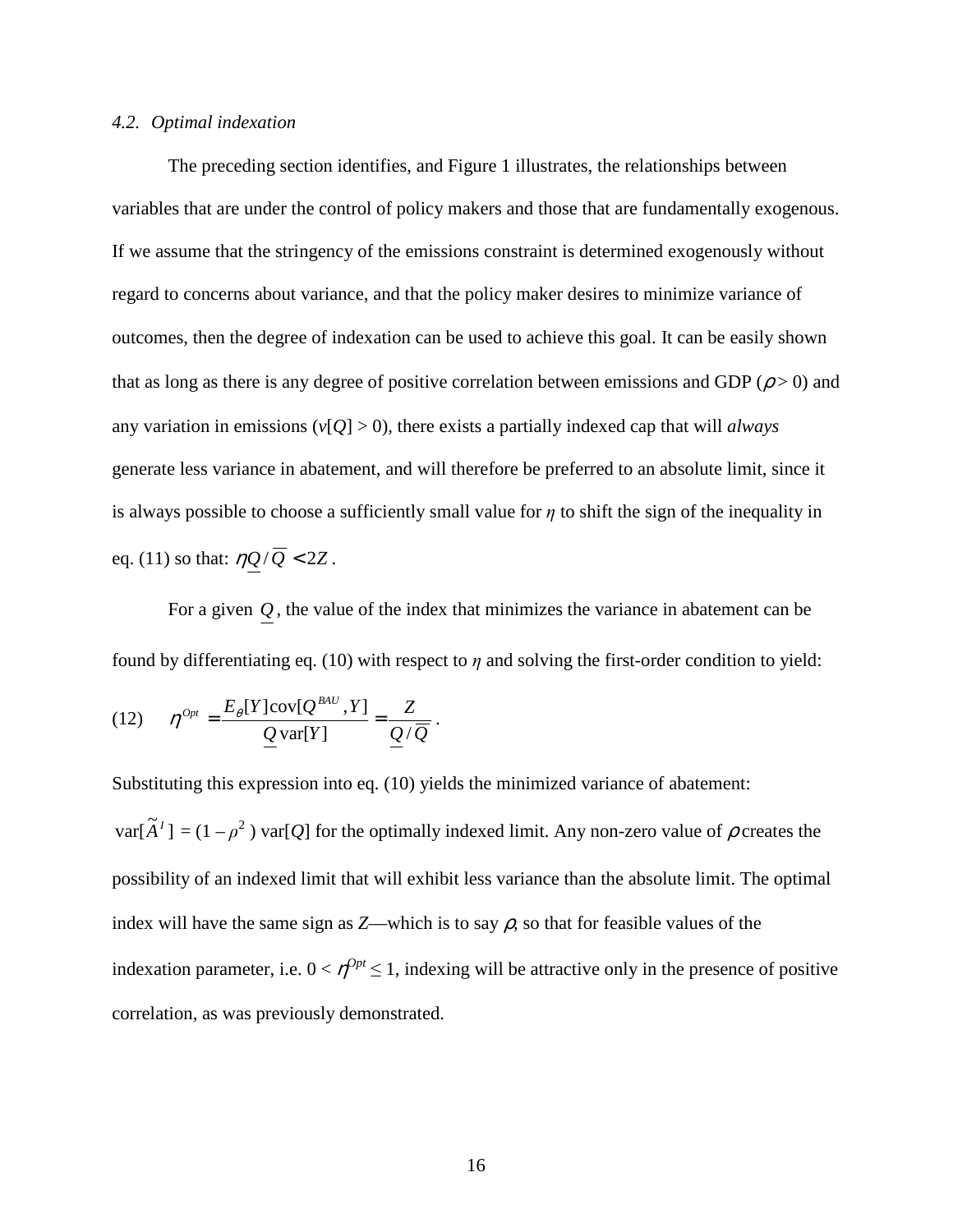Eq. (12) implies that for any emission target  $Q$ , there is a level of indexation given by  $\eta^*$  $= 2 \eta^{Opt}$ , which equalizes the variance of the indexed and absolute forms of the limit, making the policy maker indifferent between them. However, whether  $\eta^*$  or  $\eta^{Opt}$  lie between zero and one depends on the particular values of *Z* and *Q* . This outcome is also captured by Figure 1, where η  $= \eta^* \in [0,1]$  is indicated by the *OJ* locus passing through the intersection of *HH* ' and  $Q/\overline{Q}$ . The corresponding optimal value of  $\eta$  is associated with the ray *OJ'* that would intersect  $Q/\overline{Q}$ at  $\overline{Z}/2$  . For any  $Z \in (0, 0.5]$ , both  $\eta^*$  and  $\eta^{Opt}$  will fall within the range [0,1] so long as  $2Z \leq$  $Q/\overline{Q} \leq 1$ . For  $Z \leq 0$ , there is no point in considering an indexed limit, while for  $Z > 0.5$ , a fully indexed limit will always exhibit less variance than an absolute cap and the minimum variance will be achieved by a partially-indexed cap so long as  $Z < Q/\overline{Q} < 1$ .

#### *4.3. Measurement issues and their implications for instrument choice*

An unstated assumption which underlies the foregoing results is that policy makers have the capability to choose among instruments based on the true moments of the distribution of GDP and BAU emissions. But the true moments are not observed—rather they are inferred from a finite sample of data. Consequently, to give empirical content to the results obtained thus far, the *population* variances and covariance in (9) and (10) should be replaced by their *sample* counterparts, which are conditional on  $\theta$ . Consequently, the right-hand side of (11) becomes:

$$
(13) \t Z_{\theta} = \rho_{\theta} v_{\theta}[Q] / v_{\theta}[Y]
$$

To clarify the implications of this expression, consider the effect of new information about the conditions which affect output and emissions. The latter represents a shift in the information set to  $\theta'$  (say). This might not only induce a revision of the expectations which led to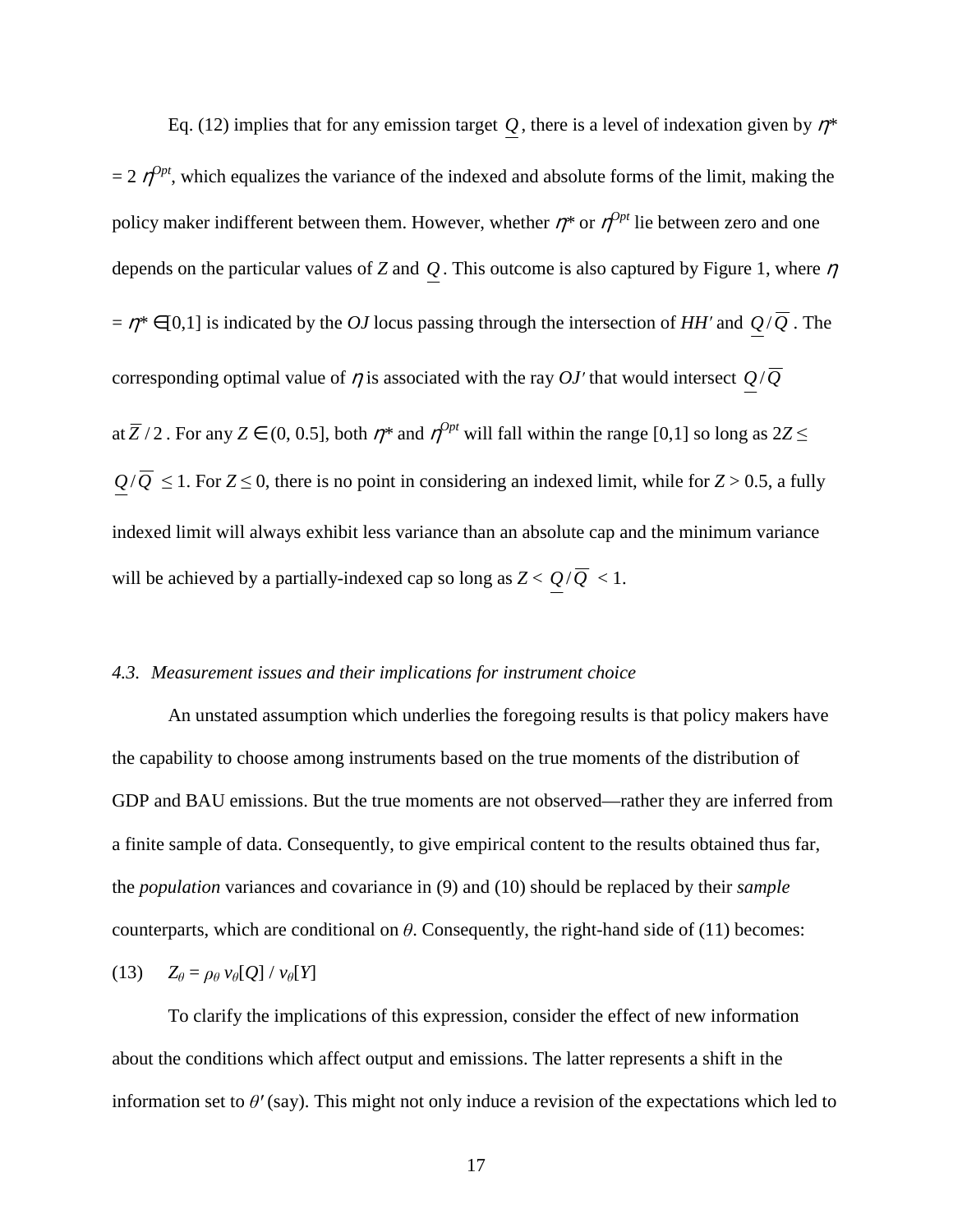the setting of the emission target (i.e., the denominators of  $v_{\theta}[Q]$  and  $v_{\theta}[Y]$ )—a sufficiently large structural shift could also affect policy makers' estimates of the variances of these quantities, as well as the perceived correlation between emissions and GDP. The upshot is that the quantity *Z* is not immutable, rather, its value evolves as conditions change.

Two consequences follow. First, the optimal degree of indexation will no longer be constant: by eq. (12), even an arbitrarily small shift  $Z_{\theta} \to Z_{\theta'}$ , will induce a change  $\eta_{\theta}^{Opt} \to \eta_{\theta'}^{Opt}$ for any emission target *Q* . Second, a large enough shift in *Z* can switch the direction of the inequality in (11), with the result that the even the binary choice between an absolute and a fullyindexed intensity cap may not remain constant over time. Policy makers should be concerned about such outcomes because of the often substantial errors which attend forecasts of emissions (Lutter 2000) and the  $CO<sub>2</sub>$  intensity of GDP (Strachan, forthcoming; Philibert 2005), which could lead to drastic revisions of expectations. We undertake an assessment of this issue in the following section.

## **5. Empirical Tests**

We illustrate the practical importance of the foregoing theoretical results by examining the properties of *Q* and *Y*, and their implications for the choice of the form of an emission target, using two different approaches. In the first of these, we make assumptions about the character of policy makers' information set and the procedures they follow in using such information to estimate future values of *Z*. We employ historical data on emissions and GDP for a large number of countries, and define the information set on the assumption that policy makers' will invariably make projections of *Z* based on recently available data. Our second approach attempts to proxy for the conditional moments of *Z* directly by using a sequence of forecasts of emissions and GDP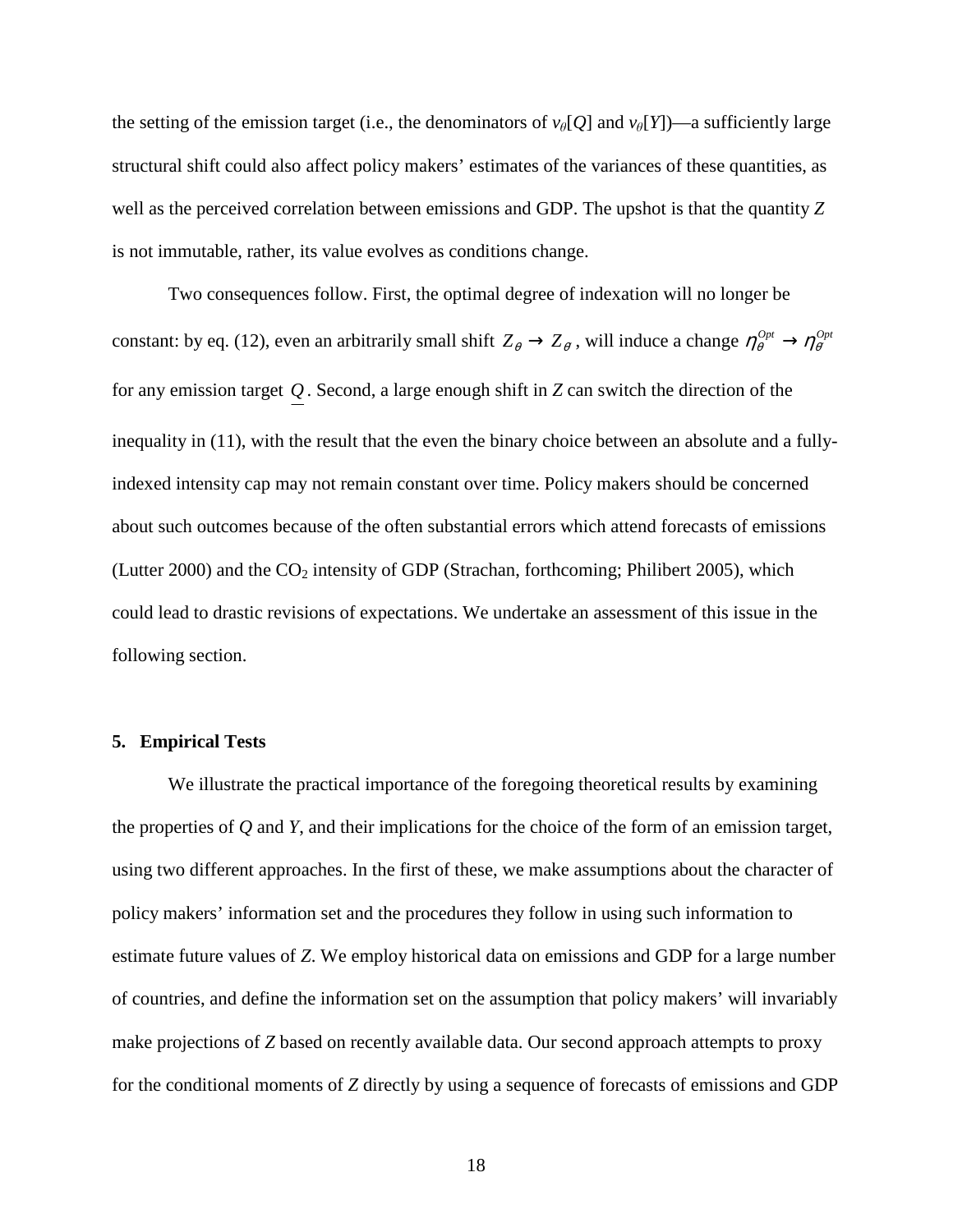for a fixed future year. In both cases, the changes in the projections of *Z* yield insights into whether countries will tend to stick with an absolute or an intensity limit, or will be more likely shift back and forth between the two instruments as circumstances change.

#### *5.1. Using Historical Time Series Data*

 $\overline{a}$ 

Our first experiment focuses on observed values of *Q* and *Y*, for which there is an abundance of data. Using statistics on carbon emissions from Marland et al (2003) and real GDP from the Penn World Table 6.1 (Heston et al 2002) we compile a dataset of 30 developed and developing countries over period 1950-2000, from which we compute the value of *Z*.

Our use of these historical statistics attempts to recreate the kind of prospective assessment and data availability lags that are characteristic of climate policy. We therefore assume that a constraint which is in effect in a particular year (say *t'*) is determined based on data which become available with a five-year lag and are observed over the course of a decade—i.e., the interval (*t*'-15, *t*'-5]. Moreover, since at *t*' current emissions and GDP are not observed, we approximate the denominators of  $v[Q_t]$  and  $v[Y_t]$  using forecasted quantities, which we estimate based on the growth rates of these variables over the lagged observation period.<sup>7</sup> Thus, for a constraint that is assumed to take effect in 1990, we use the data from 1975-85 to determine the value of *Z*. Table 1 provides these values for 14 countries for the 1990 experiment as well as for constraints in 1980 and 1999 (where we use data from 1965-75 and 1986-94, respectively).

The most striking feature of Table 1 is the strong positive correlation between emissions and GDP for developing countries over the length of the entire sample period, and for developed

historical standard deviation and historical average annual growth rate of each of these quantities.

 $T^7$  Formally,  $v_{t'}[\zeta] = \left\{ \frac{\zeta}{\zeta_{t'-5} \cdot \exp(5 \cdot E[g_{\zeta}])} \Big| \zeta \in (\zeta_{t'-15}, \zeta_{t'-5}) \right\}$  $\overline{\phantom{a}}$  $\left\{ \right\}$  $\mathcal{L}$  $\overline{\mathcal{L}}$  $\overline{\phantom{a}}$ ∤  $\int$ ∈  $=\left\{\frac{c_{\zeta}}{\zeta_{t-5}\cdot \exp(5\cdot E[g_{\zeta}])}\right\}\right\}\in (\zeta_{t-15}, \zeta_{t-15})$ ′−  $\mathcal{G}[\zeta] = \left\{ \frac{\zeta}{\zeta} \right\}$  or  $\left[ \zeta \right]$   $\in (\zeta_{i'-15}, \zeta_{i'-5})$  $\exp[5 \cdot E[g_{\zeta}]$  $[\zeta] = \frac{1}{\zeta} \frac{1}{\zeta} \frac{1}{\zeta} \frac{1}{\zeta} \frac{1}{\zeta} \frac{1}{\zeta} [\zeta] \frac{1}{\zeta} [\zeta] \frac{1}{\zeta} [\zeta]$ 5 *t t t*  $\mathcal{E}_t^{\prime}$ **E**  $\left[\mathcal{L}_{t-5} \cdot \exp(5 \cdot E[g])\right]$  $v_{t}[\zeta]=\left\{\frac{\zeta}{\zeta-\zeta-1},\zeta\in(\zeta_{t-1,5},\zeta\right\}$ ζ  $\zeta$ ] =  $\frac{\sigma}{\sigma}$ ζ  $\left\{\frac{\zeta}{\zeta} \right\}$   $\leq \left\{\zeta_{t-1}, \zeta_{t-5}\right\}$ , where  $\zeta = Q$ , *Y*, and  $\sigma_{\zeta}$  and  $g_{\zeta}$  denote the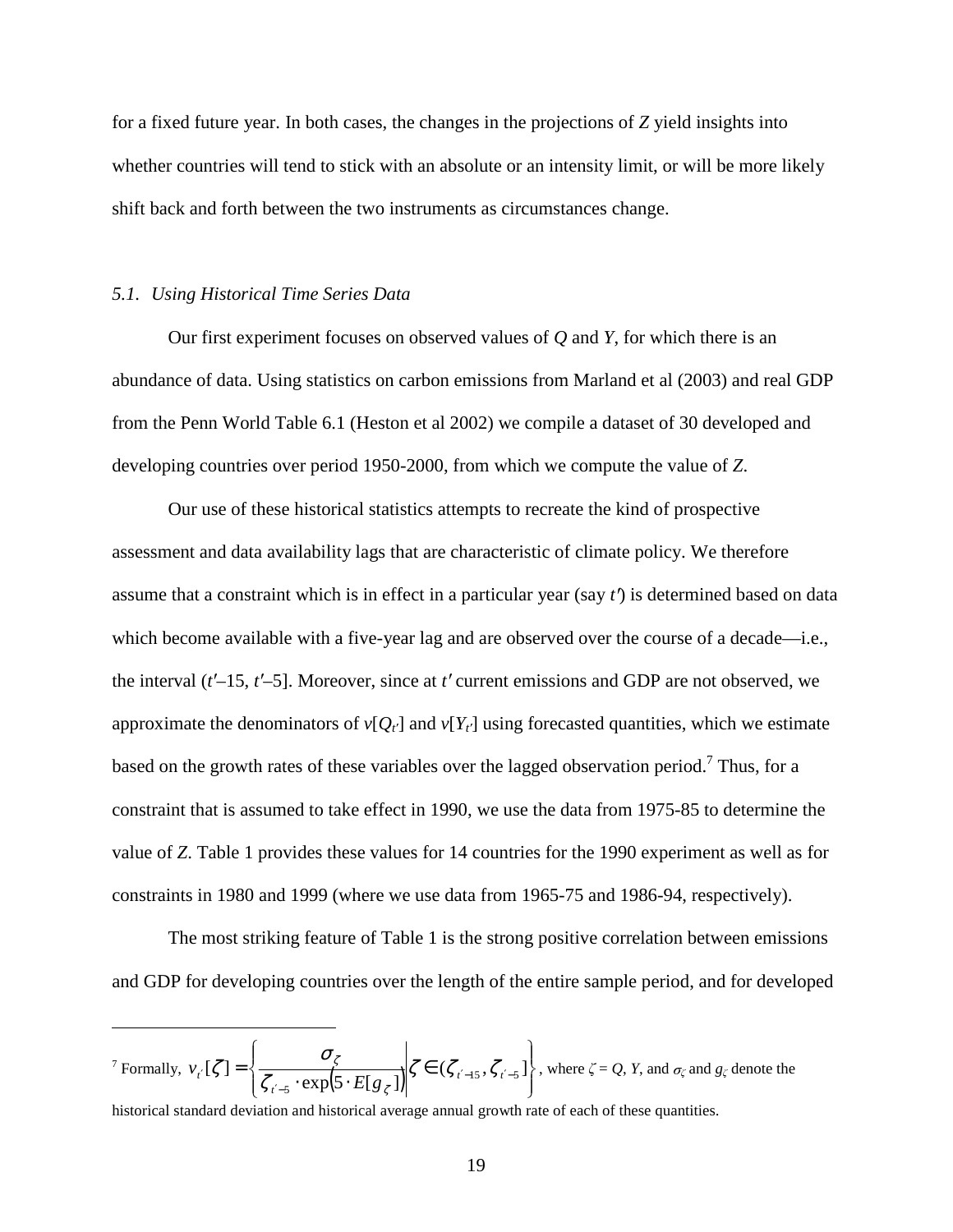countries before 1975 and after 1985. By contrast, OECD nations exhibit weak or even negative emissions-GDP correlation throughout the decade of high energy prices. The coefficients of variation of emissions and GDP are an order of magnitude smaller and similar in size, and show no trend in the dominance of one type of volatility over the other.<sup>8</sup> The values of *Z* mostly exceed 0.5. Of the 42 data points in the table, 31 indicate an unambiguous preference for an intensity limit, six indicate an unambiguous preference for an absolute limit, and the remaining five instances could go either way depending on the stringency of the emission target and the degree of indexation. The unambiguous choice of an intensity cap is far more characteristic of the developing countries than the developed countries due mostly to the consistently high temporal correlations between emissions and GDP. The upshot is that intensity caps are unequivocally preferable for developing countries, and may be generally preferable for developed countries. The qualification to the latter conclusion arises from the potential for rapid energy price increases to decouple emissions and GDP.

We conduct a more systematic exploration of these outcomes by computing annual values for the indifference point  $Q^*/\overline{Q} = 2Z$  over the period 1965-1999 on a rolling basis for a sample of 22 developed and 7 developing countries.  $9$  Figure 2 presents these results as probability density functions (PDFs). In both panels, the shaded region corresponds to the range of values in which the choice of an absolute or indexed limit depends on the values of  $\eta$  and  $Q^*/\overline{Q}$ . In panel A, the bulk of the probability masses of both developed and developing

 $\overline{a}$ 

<sup>&</sup>lt;sup>8</sup> The exceptions are India, South Korea and Mexico, whose emissions are persistently more variable than their GDP.

<sup>&</sup>lt;sup>9</sup> The OECD country panel (N = 790) is made up of Australia, Austria, Belgium, Canada, Denmark, Finland, France, Greece, Iceland, Ireland, Italy, Japan, Luxembourg, Netherlands, New Zealand, Norway, Portugal, Spain, Sweden, Switzerland, UK, and USA. The developing country panel  $(N = 247)$  is made up of Brazil, China, India, Mexico, South Korea, South Africa, and Turkey.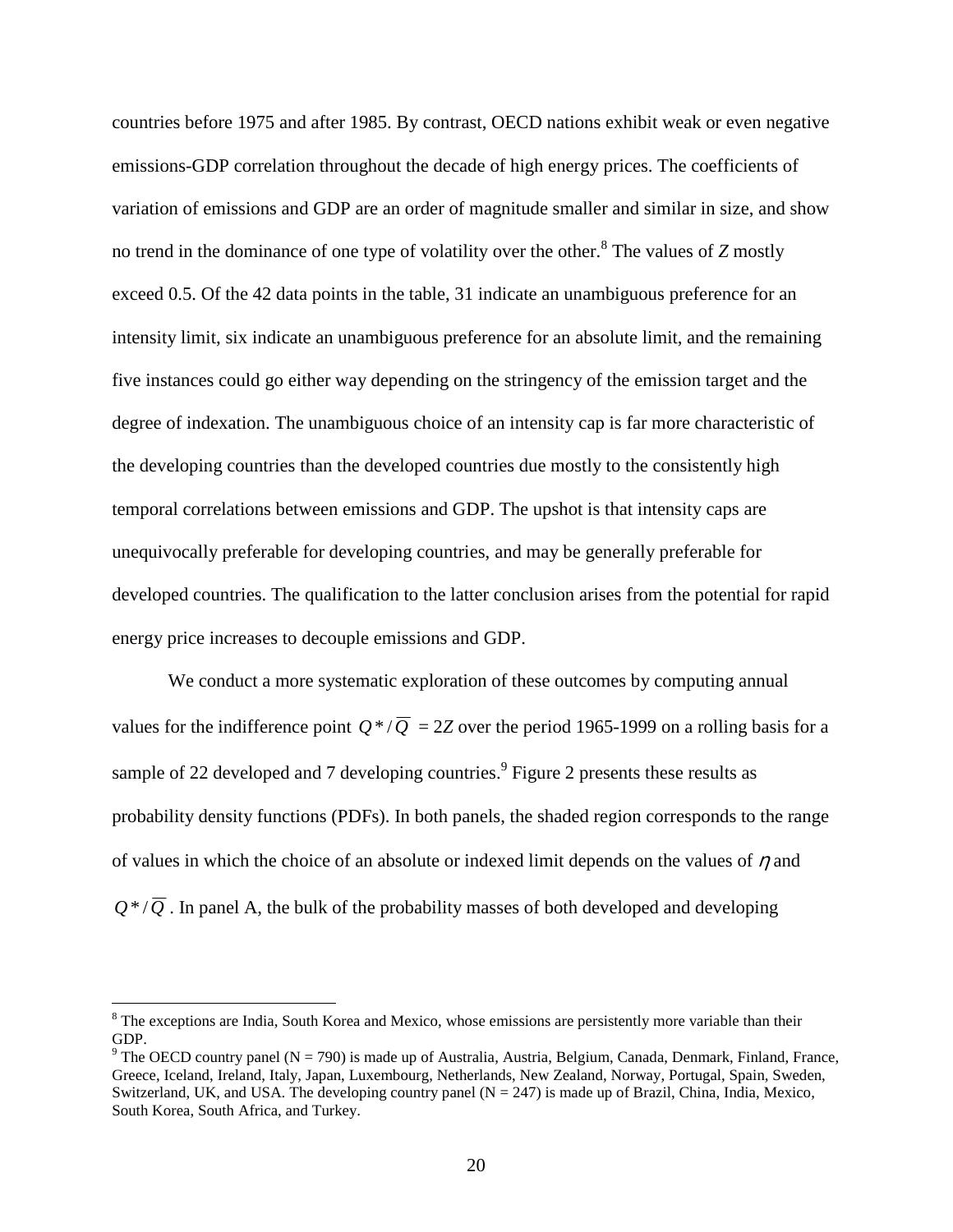countries lie to the right of this range (which we henceforth refer to as the equivocal region).<sup>10</sup> In terms of the geometry of Figure 1, this means that the point *K* lies completely to the right of the 0-1 scale, so that binding emission limits will tend to be positioned to its left. These results echo our previous findings, and imply a clear preference for the use of an indexed intensity limit, especially in developing countries.

The box plot in Panel B illustrates the substantial inter-country heterogeneity which underlies the foregoing conclusion. While the entire PDFs of 2*Z* for India, South Africa, Mexico and Korea lie to the right of the equivocal region, portions of the first quartiles of the distributions for Brazil and especially China overlap with the feasible region, indicating that in some (albeit rare) circumstances these countries might prefer an absolute cap. Even among developed countries, the medians of the distributions of the indifference point almost always exceed unity, again indicating a preference for intensity limits. Nevertheless, their lower quartiles intersect the equivocal region and the negative orthant to a greater degree than is the case for the developing countries, indicating that there are more occasions when an absolute cap might be preferred, especially in countries such as France and the U.K.

For each of the foregoing observations of countries in a given time-period, we also calculate the optimal degree of indexation for emission targets set at 95 and 75 percent of BAU levels using eq. (12). The box plots in Figure 3 give the PDFs of the corresponding values of  $\eta^{Opt}$ for each country. There are broad similarities with the results for the indifference levels of the emission target, with slight differences for individual countries. The bulk of the probability masses for large non-OECD emitters lies to the right of the range of allowed values of  $\eta^{Opt}$ 

 $\overline{a}$ 

<sup>&</sup>lt;sup>10</sup> The probability of the indifference point falling in the range [0,1] is less than unity is 28 percent for OECD countries and only 3 percent for non-OECD countries, while the probability of it being negative is 14 percent for OECD countries and only 1.2 percent for non-OECD countries. As in Table 1, the long lower tail of the distribution for OECD countries reflects the influence of the period of high energy prices from 1974-84, and the consequent negative correlation between emissions and GDP over this period.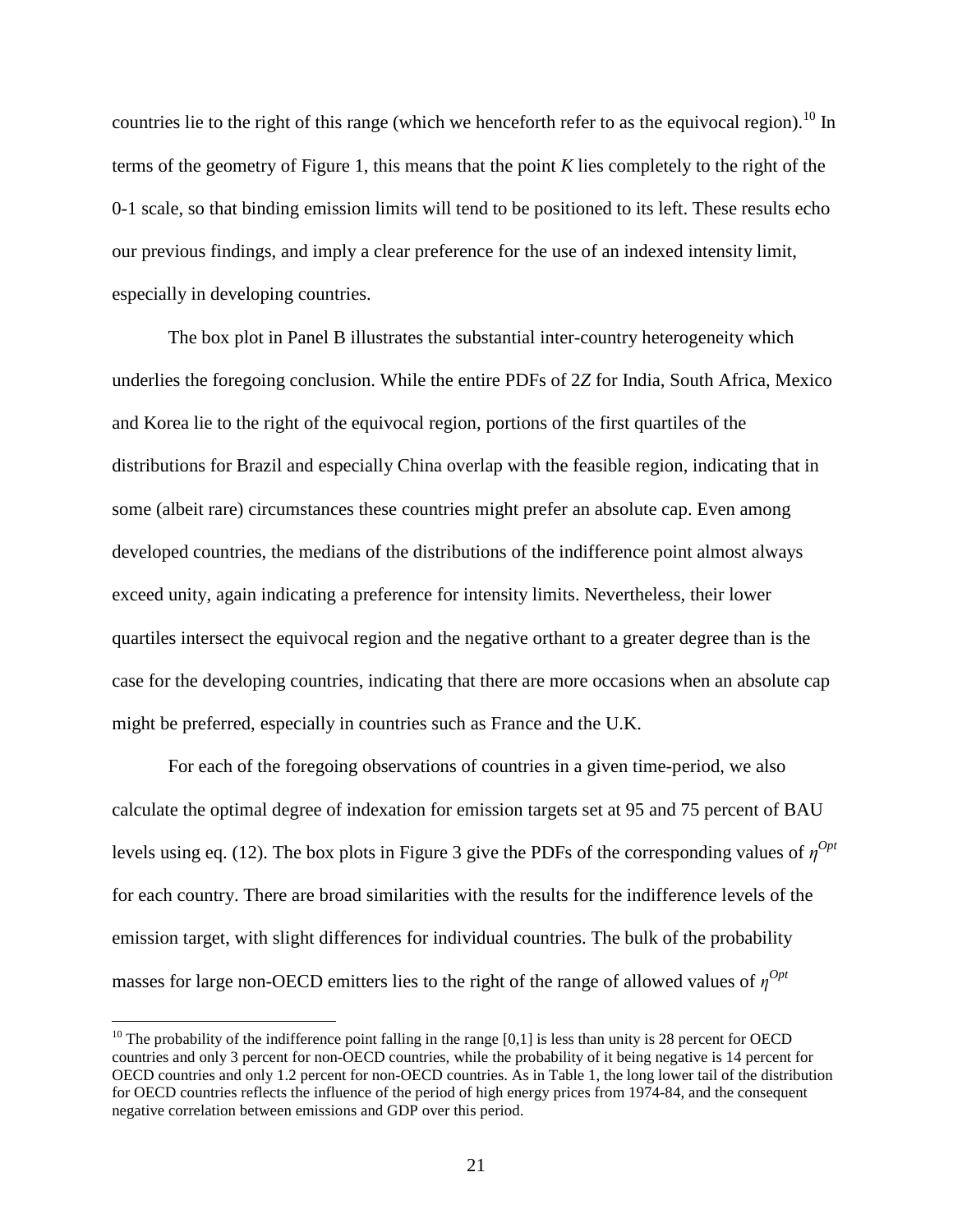(denoted by the shaded area), indicating that fully indexed intensity limits would produce the least variance in outcomes for these countries. Although the PDFs of OECD countries overlap the shaded region to a greater degree, the results for some of these countries, such as Australia and Spain, are similar to the non-OECD patterns.

# *5.2. Using Historical Forecasts*

 $\overline{a}$ 

While historical data are plentiful, for our purposes it suffers from the defect of assuming that policy makers are purely extrapolative in their expectations and that they would not incorporate expected changes from past experience in their set of expectations. Historical forecasts would remedy this problem, but there is a dearth projections of emissions and GDP. Nevertheless, forecasts were made annually for a small number of regions for the years 2000 and 2010 by the DOE/EIA for the International Energy Outlook.

We focus first on the year 2000, for which there are the longest series of comparable historical forecasts over the broadest range of countries. EIA prepared forecasts of emissions and GDP in this year for four developed economies (USA, Japan, Canada and OECD Europe), one economy in transition (the Former Soviet Union—FSU) and two industrializing economies (China and Mexico).<sup>11</sup> These country series were used to compute values for  $\rho$ ,  $v[Q]$ ,  $v[Y]$  and *Z*, with the source of variability being the changes in expectations captured by the revisions to the DOE/EIA forecasts of the relevant variables. The results for 2000 are shown in panel A of Table 2. A first result to note is that none of the values of *Z* are negative and two of the seven exceed 0.5. Therefore, in no region does an absolute limit generate less variance than a partially indexed limit, and in only two regions (OECD Europe and the FSU) does an indexed limit

 $<sup>11</sup>$  The date of the last forecast is 1999 for all of these regions, but the date of the first forecast differs by region.</sup> Complete data were available for Canada, Europe, Japan and the U.S. from 1987, for China from 1990, for FSU from 1994, and for Mexico from 1995.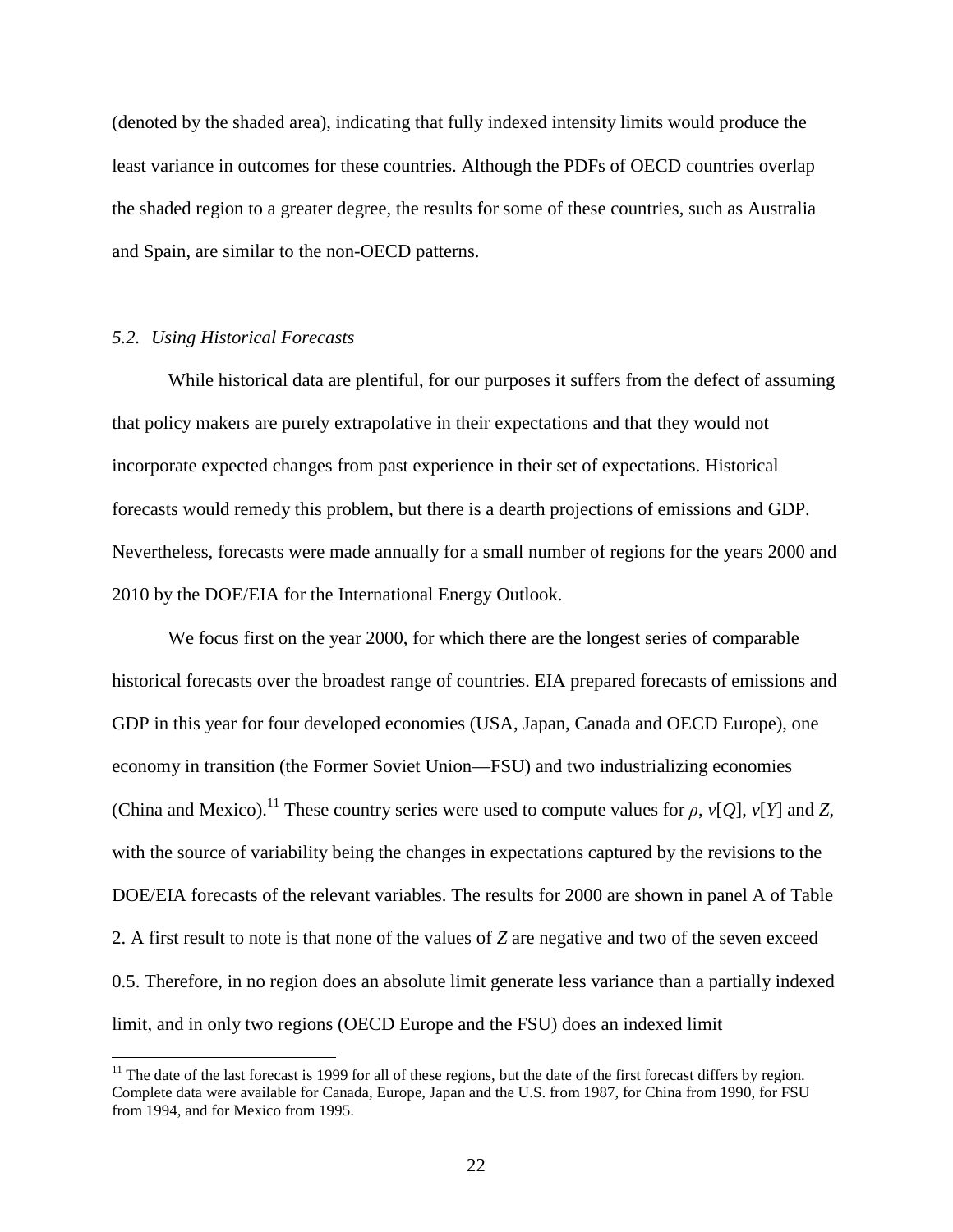unambiguously generate less variance than an absolute cap. For the remaining countries, the question of which limit exhibits less variance depends on the emissions target and the degree of indexation. The last two rows of panel A provide the optimum values  $\eta^*$  for emissions constraints of 0.95 and 0.75. A fully indexed limit is indicated only for the FSU; for all others, a partially indexed limit would minimize variance.

The defining characteristic of this result is not so much the values of the correlations between *Q* and *Y* (which, except for China, are all comparable in magnitude and small), but the variability of emission forecasts relative to that of GDP forecasts. For OECD Europe and the FSU, the variability of emission projections exceeds that of GDP forecasts by a factor of three, so that a high degree of indexation is warranted, despite a relatively low *Q*-*Y* correlation. By contrast, China is an example of a case where indexation has *less* of a tendency to reduce variance, despite high correlation, because the variability in emissions forecasts is so much less than that for of GDP forecasts.

To test the robustness of these findings we re-compute values using the forecast data for the year 2010, projections for which are available from 1990 onward. The results, shown in panel B, exhibit some interesting differences but the conclusions are broadly the same. The values of *Z* for OECD Europe and the FSU exceed 0.5, which continues to argue unequivocally for an intensity cap. However, there are now two countries, Japan and Mexico, with negative values of *Z*, which points unequivocally to the use of an absolute cap. The remaining countries fall in the interval  $0 < Z < 0.5$ , for which the choice of instrument could go either way. For the five regions for which indexing is indicated, OECD Europe has joined the FSU as a region that would choose a fully indexed intensity cap to reduce variance because the correlation of emissions and GDP is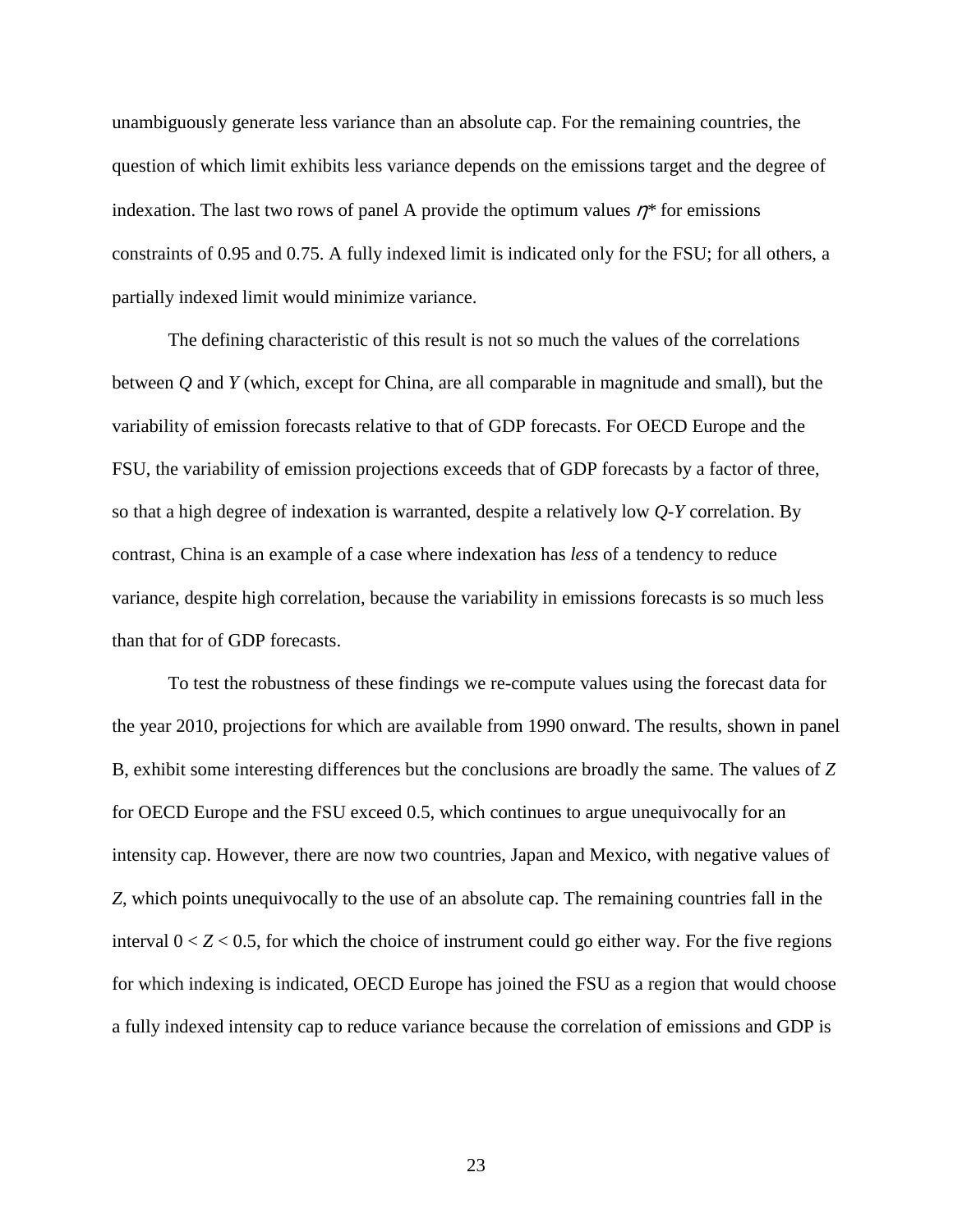considerably stronger for the 2010 forecasts than for those for 2000. For the remaining three regions, a partially indexed intensity cap would be optimal.

## *5.3. Comparing the two sets of experiments*

The results from the forecast tend to support those from the historical data, namely, conditions that would suggest a general preference for indexed intensity limits. But they also provide clear evidence that these conditions are far from universal. More importantly, the results highlight the dependence of the choice between an absolute and an intensity cap of the expected statistical relationships between emissions and the GDP. The much larger sample for the historical data might argue for placing more confidence in those results than the few instances of actual repeated forecasts of emissions and GDP that we could find. But even though the latter are restricted to one source and a fairly narrow period of time, they have the advantage of being able to indicate how actual expectations evolve, whereas the experiments based on historical data suffer from the assumption of extrapolative expectations which remain constant as conditions change moving forward in time.

Moreover, for any given country, what may be preferred for one interval of time may not be for another period. For instance, for many of the developed countries, an intensity limit would have been the wrong choice for late 1970s and early 1980s, but then would have returned to being the right choice when energy prices declined after 1985. Thus, a policy maker faced with such a choice of limit would need to pay close attention to factors that might shift the historical relationship between *Q* and *Y*. For instance, at the time of this writing, when energy prices are once again at high levels and are expected to remain there, intensity limit might not be as strongly preferred as past data from the low-energy-price 1990s might suggest.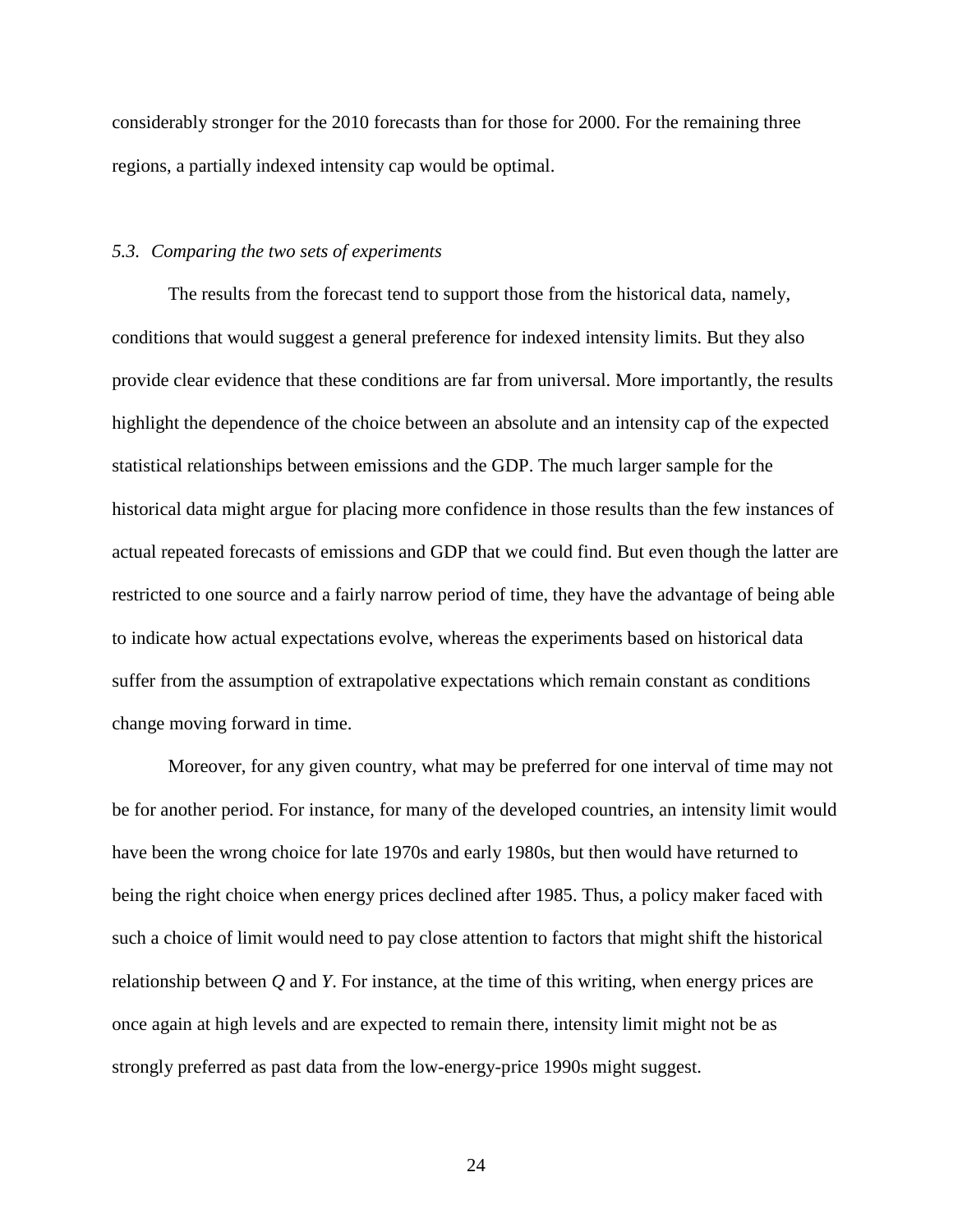## **6. Conclusion**

This paper has sought to elucidate the differences under uncertainty between absolute and intensity-based limits as they may be applied to  $CO<sub>2</sub>$  emissions. We demonstrate that the two are identical when there is no uncertainty about the future, and analyze the choice between them on the assumption that the policy maker wishes to reduce the variance in environmental and economic outcomes from the application of the limit. This analysis consists of identifying the conditions under which an intensity-based limit would be preferred to an absolute limit and of specifying the optimal index when an intensity-based limit is preferred. We also investigate the frequency of the conditions for preferring an intensity-based limit using historical data and past forecasts, as well as the distribution of the optimal level of indexing conditional on the emissions constraint.

The main result of the mathematical analysis is that positive correlation between emissions and GDP (or whatever other index is chosen) is a necessary but not sufficient condition for an intensity limit to be preferred. In addition, the variability of emissions relative to income must be sufficient to make indexation variance-reducing. Otherwise, intensity-based limits will increase the variance of outcomes. Alternatively, there are conditions under which absolute limits would minimize variance and be preferred. The empirical part of the paper shows that conditions favoring intensity-based limits predominate but that the conditions in which absolute limits would be variance-reducing cannot be dismissed. Moreover, the choice of the optimal index, as well as the binary choice between an absolute or intensity-based limit, can change over time as conditions and expectations change.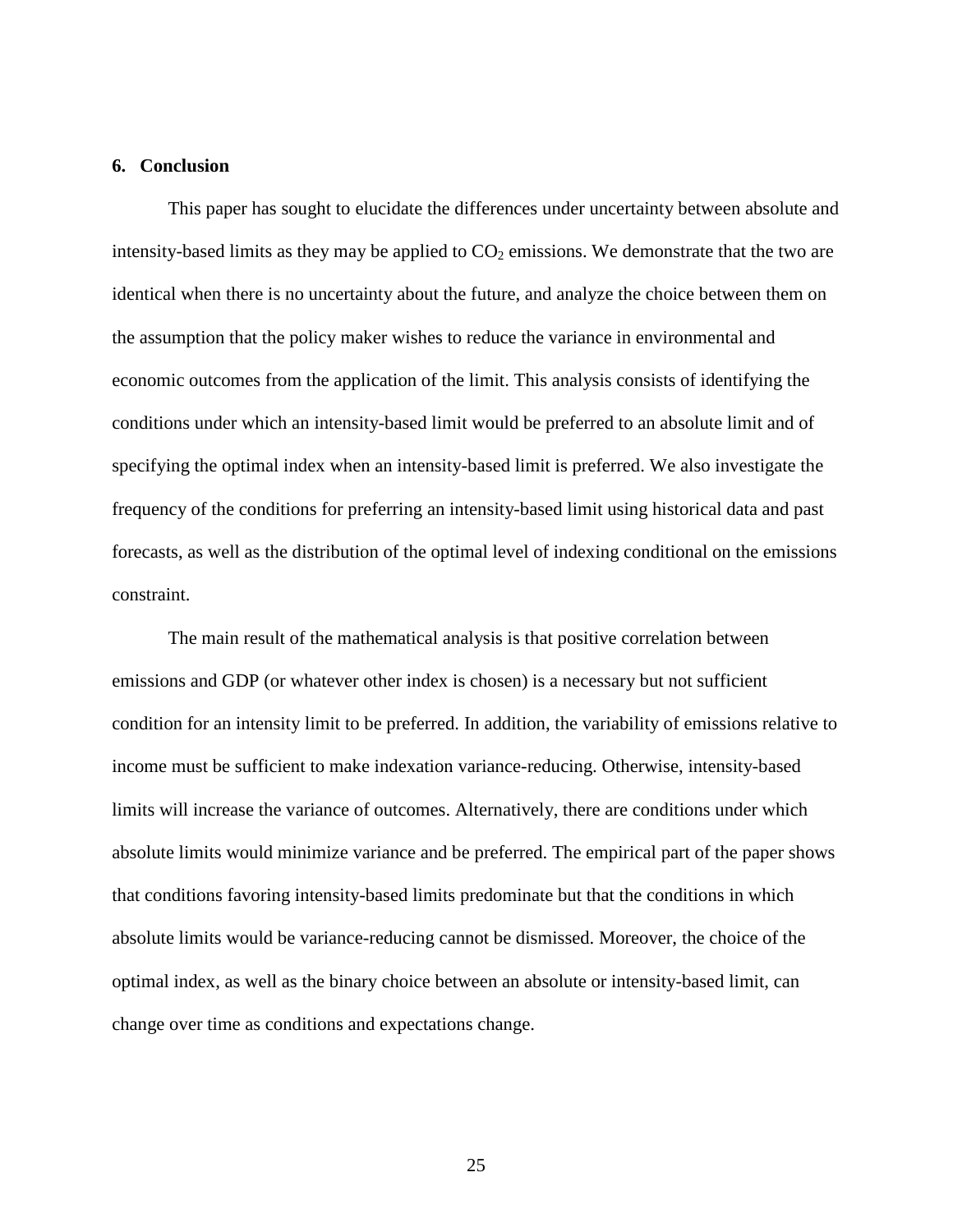In this paper, we do not wish to suggest that other means of limiting variance in outcomes are not available. Safety valves and temporal trading (banking and borrowing) have similar although not identical advantages in avoiding undesirable outcomes. Our purpose has been to clarify the differences between absolute and intensity-based emission limits that are often discussed as if used in pure form. An important underlying assumption of the paper is that the reduction of the variance in intended outcomes is an important consideration in policy choices. If policy makers are concerned mostly with expected effects, the form of the limit is not as important so long as the two are ex ante equivalent.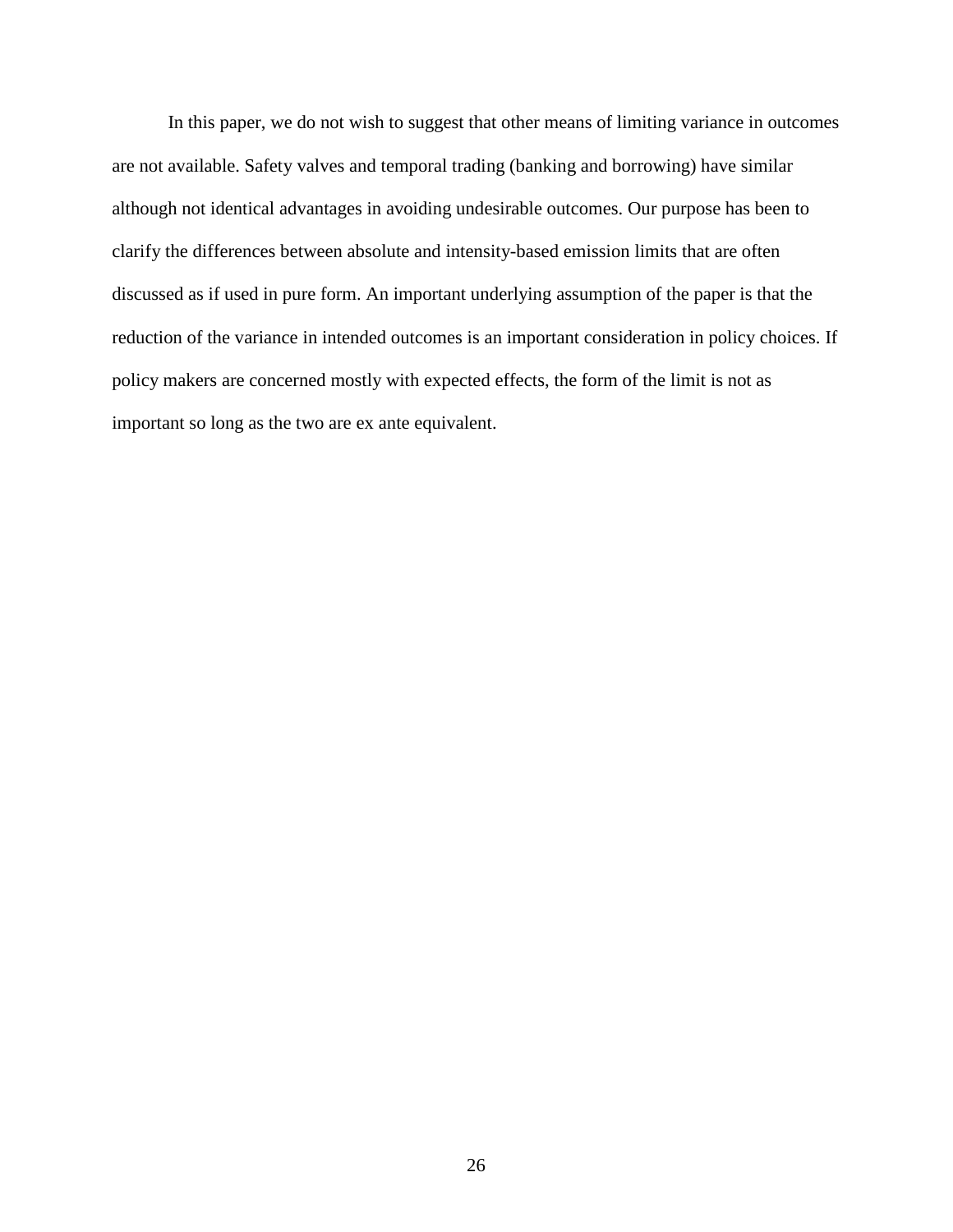#### **Appendix. Further Results on the Equivalence of Absolute and Intensity Limits**

We consider a situation in which GDP and emissions are known with certainty at a particular reference point in time, given by *t*, and policy makers commit to an emission target *Q* which is to take effect in some future period, *t*+*k*. We further assume that expectations are conditioned on data on the economy in the reference period, and use the subscript *t* as a shorthand to represent the information set  $\theta(t)$ . In this setting, the projected emission intensity of the economy under the cap is given by the analogue of eq. (3):

(A-1) 
$$
\underline{\gamma}_{t+k} = \underline{Q}_{t+k} / E_t[Y_{t+k}].
$$

#### *An Emission Target Based on the Growth of GDP*

An intensity cap may be expressed in terms of the rate of growth of emissions. In particular, policy makers may choose to limit the growth of emissions to some maximum allowable fraction,  $\overline{\omega}$ , of the expected growth of GDP over the period *t* and *t*+*k*:

$$
(A-2) \quad (\underline{Q}_{t+k} / Q_t - 1) = \overline{\omega}(E_t[Y_{t+k}]/Y_t - 1).
$$

For the indexed limit in eq. (8) to behave similarly to the growth target specified above, it must be the case that

(A-3) 
$$
(\tilde{Q}_{t+k} / Q_t - 1) = \tilde{\omega}(E_t[Y_{t+k}]/Y_t - 1),
$$

in which  $\tilde{\omega}$  specifies the fraction of the rate of GDP growth at which emissions are allowed to increase. It is obvious that  $\tilde{Q}_{t+k} = Q_{t+k}$  if  $\tilde{\omega} = \overline{\omega}$ , implying that emissions are allowed to grow by the same fraction of GDP under both the absolute and the intensity cap, so that the two instruments are ex ante equivalent.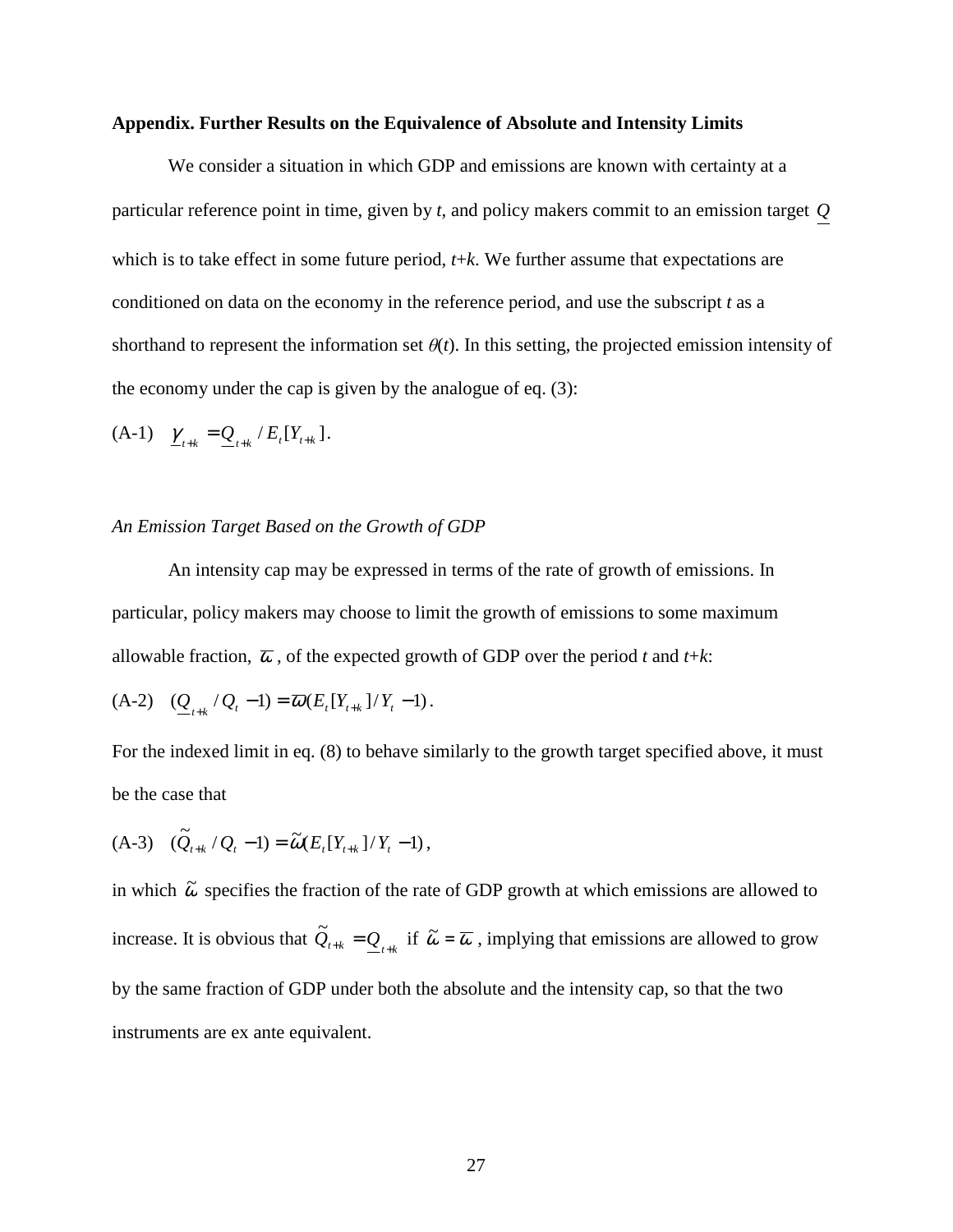This result does not generally hold under uncertainty. Using (A-1), (A-2) and (A-3) to substitute for  $\gamma$ , Q and  $\tilde{Q}$  in (8) allows us to solve for  $\tilde{\omega}$  as follows:

$$
\widetilde{\omega} = \frac{1}{E_t[g_Y]} \left\{ \left[ (1-\eta) + \eta \frac{Y_{t+k}}{E_t[Y_{t+k}]} \right] \left( 1 + \overline{\omega} E_t[g_Y] \right) - 1 \right\},\,
$$

where  $E_t[g_Y] = E_t[Y_{t+k}] / Y_t - 1$  is the projected rate of GDP growth between *t* and *t*+*k*. This expression makes clear that  $\tilde{\omega}$  will diverge from  $\overline{\omega}$  as GDP at *t*+*k* differs from its forecast value, and the gap between these parameters will increase the more accommodation is made for fluctuations in GDP (i.e., as  $\eta \rightarrow 1$ ).

## *An Emission Target Based on the Growth of Emission Intensity*

An intensity cap may also be expressed as an upper bound on the future rate of decline in the economy's emission intensity. Denoting this maximum rate by  $\overline{\phi}$  we have:

(A-4) 
$$
\bar{\phi} = \frac{Q_{t+k} / E_t[Y_{t+k}]}{\gamma_t} - 1.
$$

For our indexed cap to behave in the same way, it must be the case that:

$$
(A-5) \quad \widetilde{\phi} = \frac{\widetilde{Q}_{t+k} / E_t[Y_{t+k}]}{\gamma_{t+k}} - 1,
$$

where  $\tilde{\phi}$  specifies the rate of decline in the emissions intensity of the economy. As before, once  $\tilde{Q}_{t+k} = \underline{Q}_{t+k}$ , the limits produce identical effects if  $\tilde{\phi} = \overline{\phi}$ , thus proving their equivalence under certainty.

To illustrate the effect of uncertainty, we use (A-1), (A-4) and (A-5) to substitute for  $\gamma$ , *Q* and  $\tilde{Q}$  in (8) and then solve for  $\tilde{\phi}$  to obtain: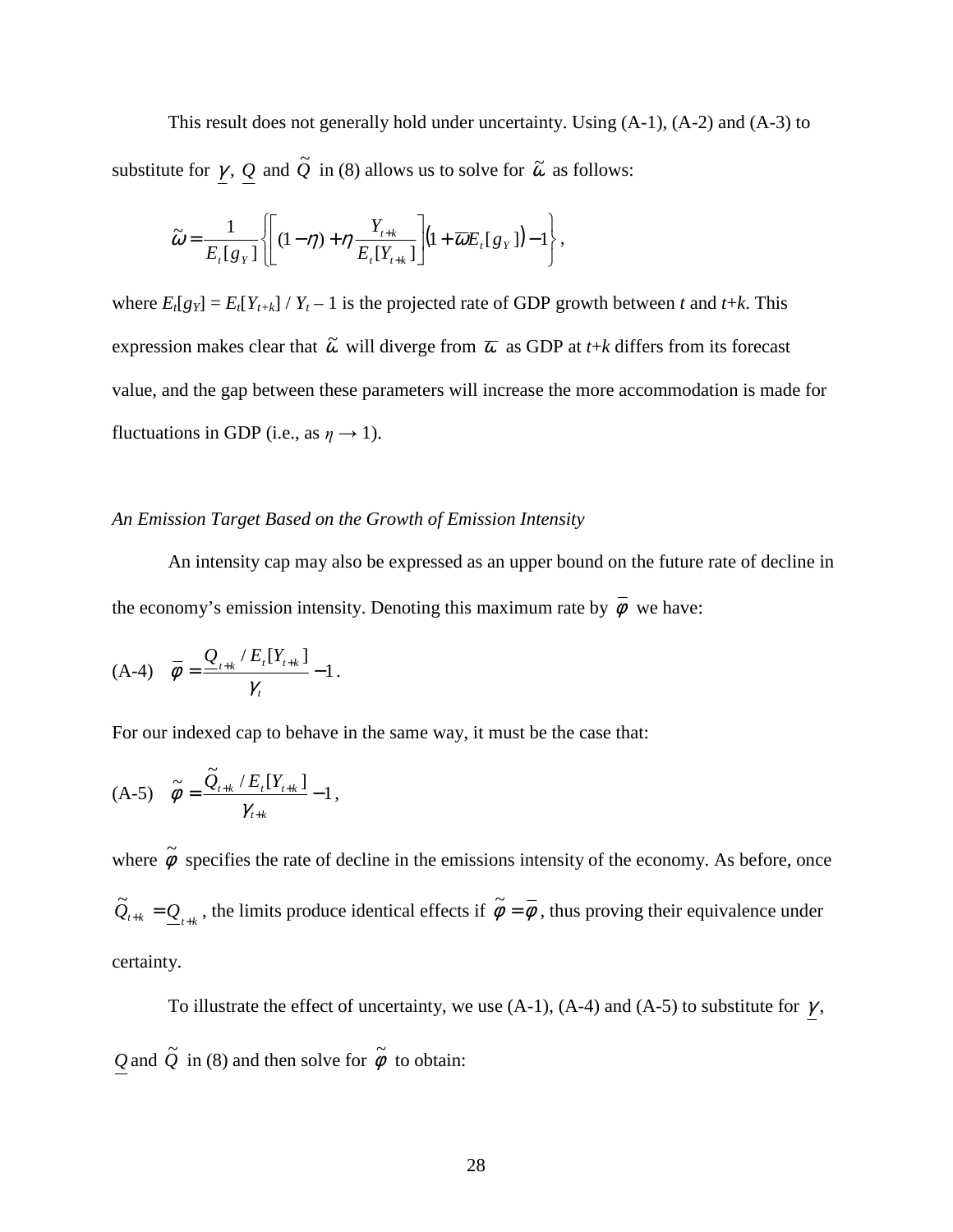$$
\widetilde{\phi} = \left[ (1 - \eta) + \eta \frac{Y_{t+k}}{E_t[Y_{t+k}]} \right] (1 + \overline{\phi}) - 1.
$$

As before,  $\overline{\phi}$  and  $\widetilde{\phi}$  will diverge if actual GDP differs from its forecast value, and the gap between the two policy variables increases as  $\eta \rightarrow 1$ .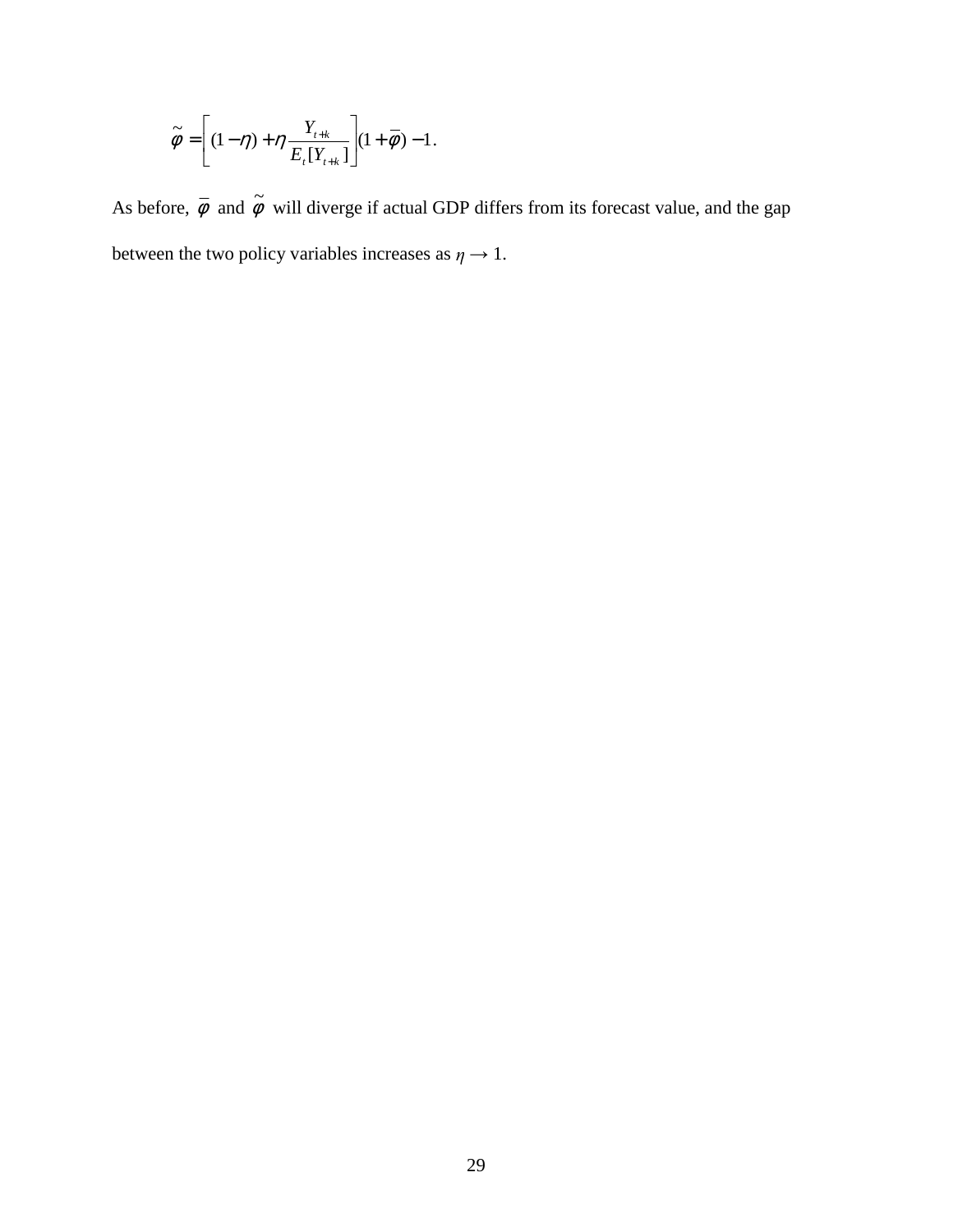# **References**

- 1. Argentina (1999). Revision of the First National Communication to the U.N. Framework Convention on Climate Change, ARG/COM/2 B.
- 2. Barros, V. and M. Conte Grand (2002). Implications of a Dynamic Target of Greenhouse Gas Emission Reduction: The Case of Argentina, Environment and Development Economics 7(3): 547-569.
- 3. Baumert, K., R. Bhandari and N. Kete (1999). What Might a Developing Country Commitment Look Like? Climate Notes, Washington DC: World Resources Institute.
- 4. DOE/EIA (1998). International Energy Outlook, DOE/EIA-0484(98), Washington DC.
- 5. DOE/EIA (2004). Annual Energy Outlook, DOE/EIA-0383(2005), Washington DC.
- 6. Dudek, D. and A. Golub (2003). "Intensity" targets: pathway or roadblock to preventing climate change while enhancing economic growth?, Climate Policy 3 (Supplement 2): S21- S28.
- 7. Ellerman A.D. and I. Sue Wing (2003). Absolute vs. Intensity-Based Emission Caps, Climate Policy 3 (Supplement 2): S7-S20.
- 8. Fisher , A.C. (2001). Uncertainty, Irreversibility, and the Timing of Climate Policy, paper prepared for the conference on the Timing of Climate Change Policies, Pew Center on Global Climate Change, Washington DC, October 10-12.
- 9. Fischer, C. (2003). Combining rate-based and cap-and-trade emissions policies, Climate Policy 3 (Supplement 2): S89-S103.
- 10. Frankel, J. (1999). Greenhouse Gas Emissions, Bookings Institution Policy Brief No. 52, Washington D.C.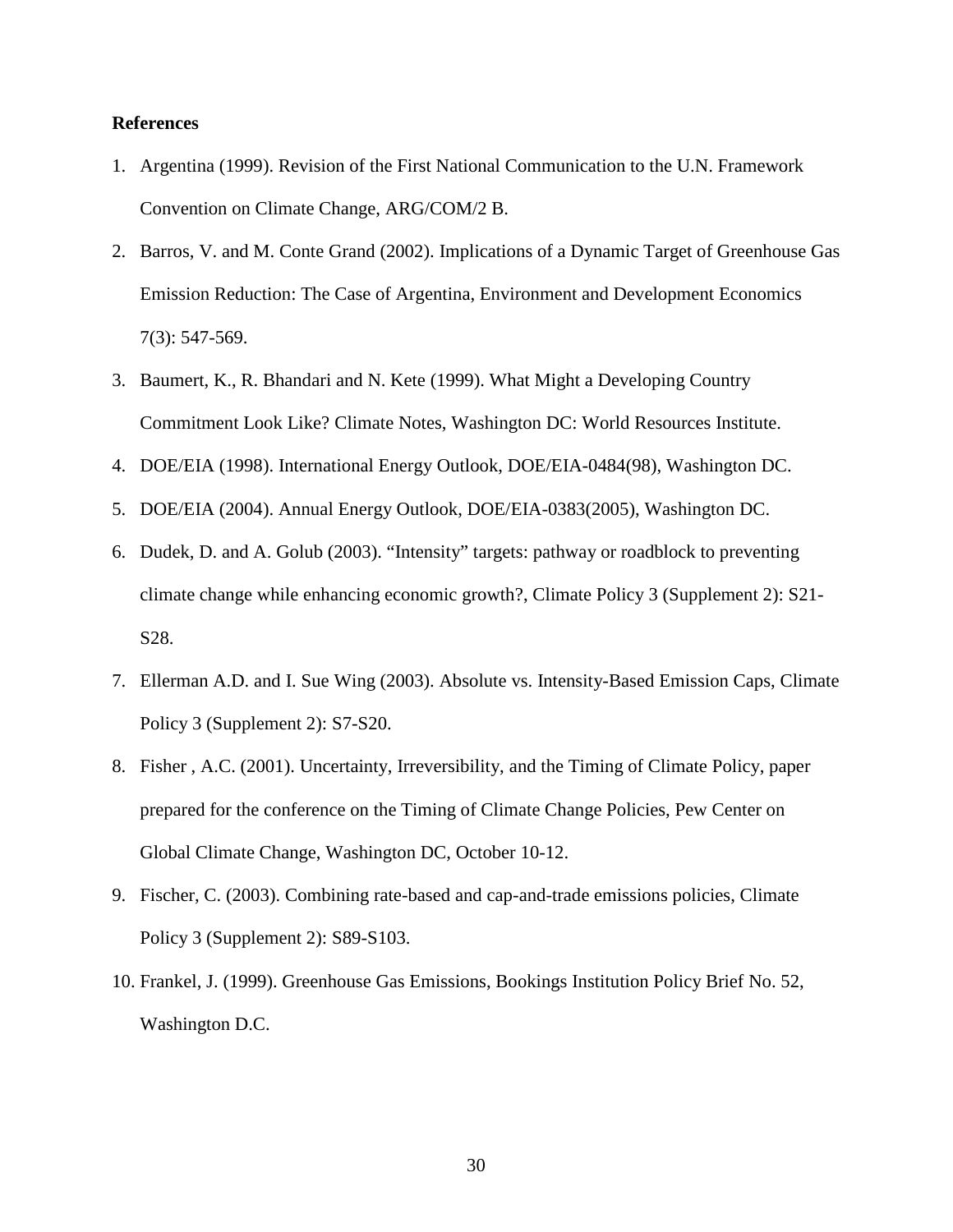- 11. Gielen, A.M., P.R. Koutstaal, and H.R.J. Vollebergh (2002). Comparing Emission Trading with Absolute and Relative Targets, paper prepared for the  $2<sup>nd</sup>$  CATEP Workshop on the Design and Integration of National Tradable Permit Schemes for Environmental Protection, London, 25-26 March.
- 12. Hahn, R.W. and R.N. Stavins (1999). What Has the Kyoto Protocol Wrought?: The Real Architecture of International Tradable Permit Markets, Washington DC: American Enterprise Institute Press.
- 13. Helfand, G.E. (1991). Standards versus Standards: The Effects of Different Pollution Restrictions, American Economic Review 81: 622-634.
- 14. Heston, A., R. Summers and B. Aten (2002). Penn World Table Version 6.1, Center for International Comparisons at the University of Pennsylvania (CICUP).
- 15. Jacoby, H.D. and A.D. Ellerman (2002). The Safety Valve and Climate Policy, Energy Policy 32(4): 481-491.
- 16. Jacoby, H.D. and I. Sue Wing (1999). Adjustment Time, Capital Malleability, and Policy Cost, Energy Journal Special Issue: The Costs of the Kyoto Protocol, A Multi-Model Evaluation: 3-92.
- 17. Jotzo, F. and J.C.V. Pezzey (2004). Flexible Targets for Greenhouse Gas Emissions from Developing Countries under Uncertainty, Economics and Environment Network Working Paper, Australian National University, Canberra.
- 18. Kolstad, C.D. (2005). The simple analytics of greenhouse gas emission intensity reduction targets, Energy Policy 33: 2231-2236.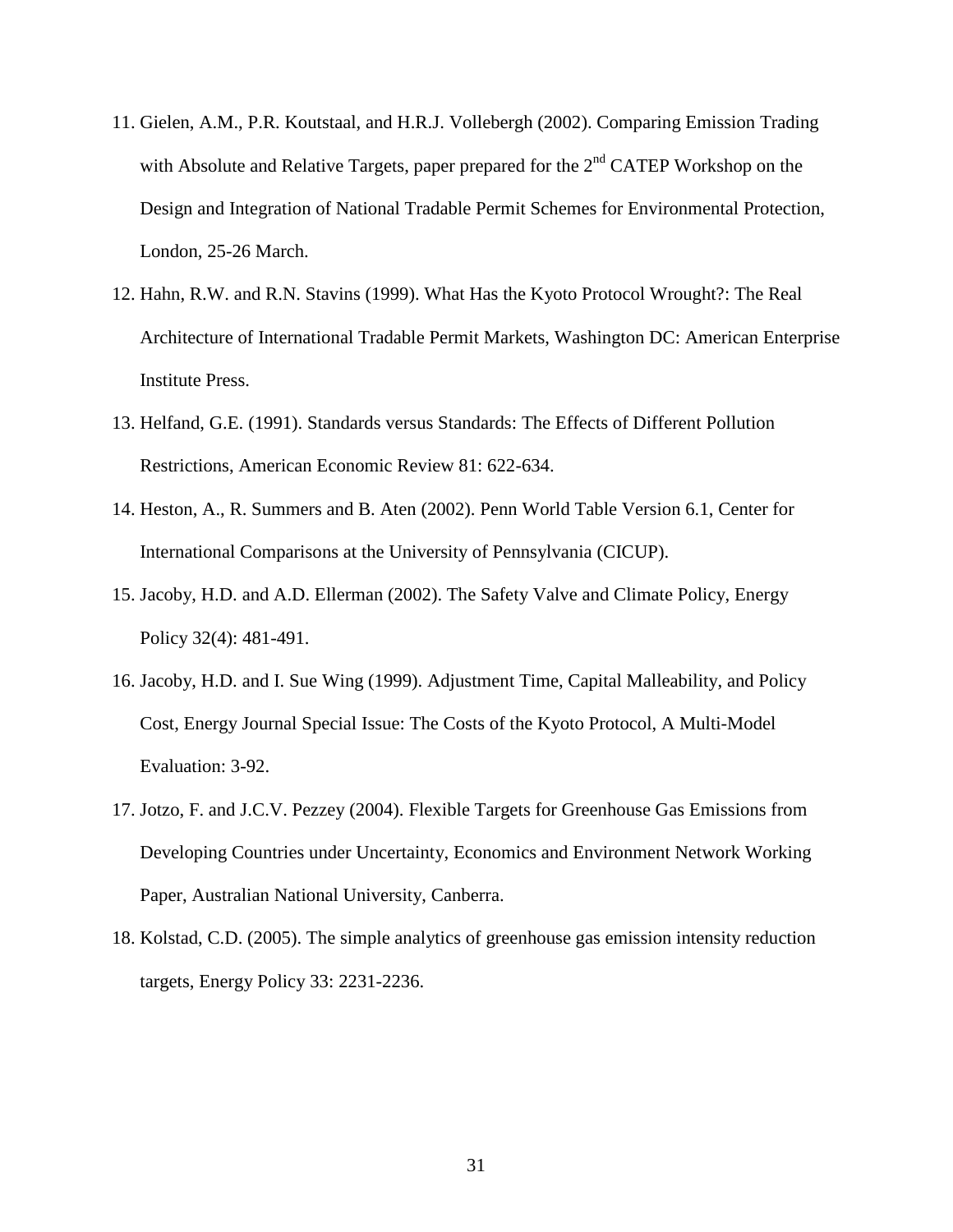- 19. Kim Y.-G. and K.A. Baumert (2002). Reducing Uncertainty through Dual-Intensity Targets, in K.A. Baumert et al (eds.), Building on the Kyoto Protocol: Options for Protecting the Climate, Washington DC: World Resources Institute, 109-134.
- 20. Kopp, R., R.D. Morgenstern and W. Pizer (2000). "Limiting Cost, Assuring Effort, and Encouraging Ratification: Compliance under the Kyoto Protocol," CIRED/RFF Workshop on Compliance and Supplemental Framework

<http://www.weathervane.rff.org/features/parisconf0721/summary.html>.

- 21. Lisowski, M. (2002). The emperor's new clothes: redressing the Kyoto Protocol, Climate Policy 2 (2/3): 161-177.
- 22. Lutter, R. (2000). Developing countries' greenhouse emissions: Uncertainty and implications for participation in the Kyoto Protocol, Energy Journal 21: 93-120.
- 23. Marland, G., T.A. Boden, and R. J. Andres (2002). Global, Regional, and National Fossil Fuel CO<sub>2</sub> Emissions, in Trends: A Compendium of Data on Global Change, Carbon Dioxide Information Analysis Center, Oak Ridge National Laboratory, U.S. Department of Energy, Oak Ridge TN.
- 24. Müller, B. and G. Müller-Fürstenberger (2003). Price-related sensitivities of greenhouse gas intensity targets, Climate Policy 3 (Supplement 2): S59-S74.
- 25. Newell, R.G. and W.A. Pizer (2006). Indexed Regulation, Resources for the Future Discussion Paper 06-32, Washington DC.
- 26. Philibert, C. (2005). New Commitment Options: Compatibility with Emissions Trading, Annex I Expert Group on the UNFCCC, prepared for the United Nations Climate Change Conference, Montreal, 5 Dec., 2005 (COM/ENV/EPOC/IEA/SLT(2005)9).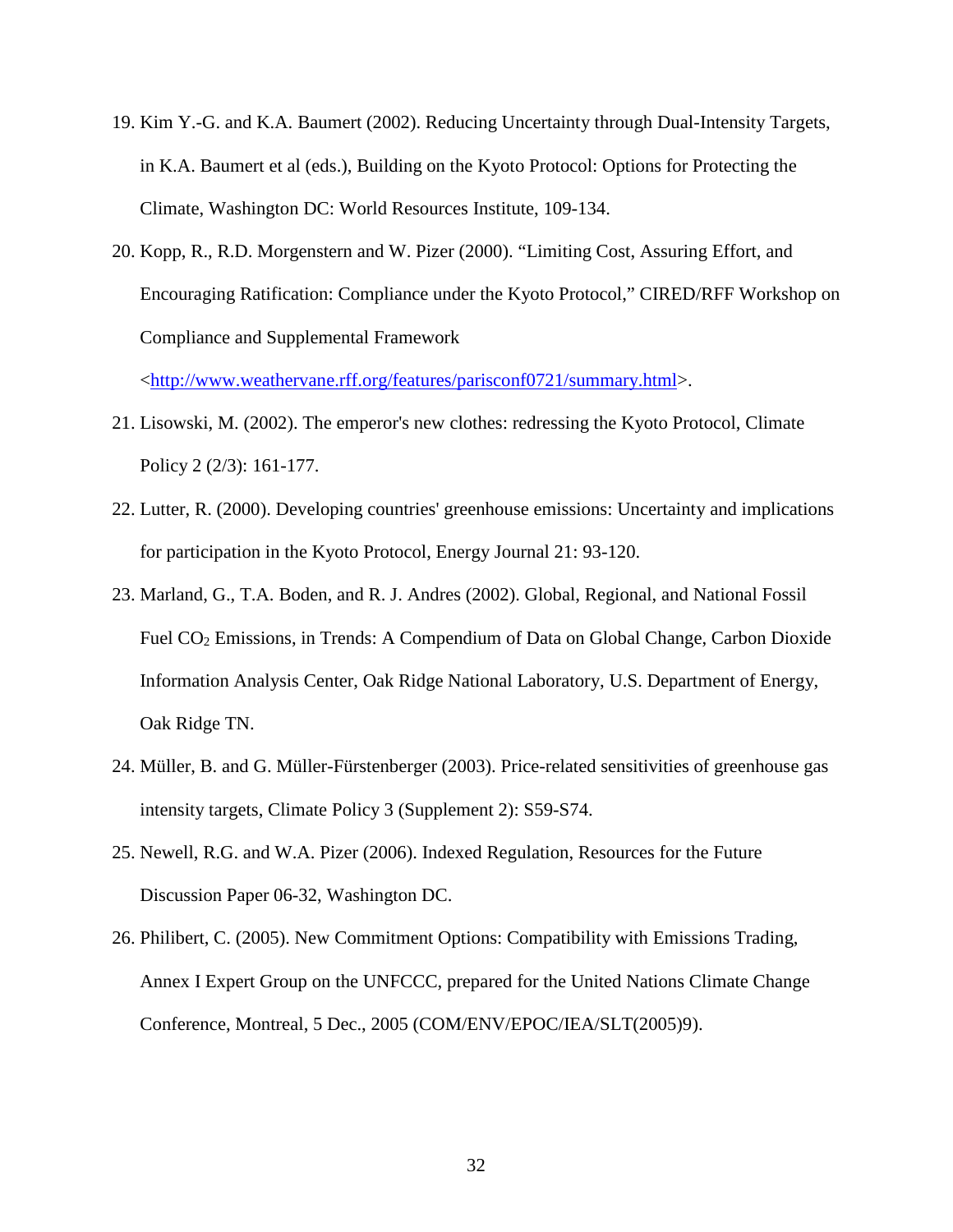- 27. Quirion, P. (2005). Does uncertainty justify intensity emission caps? Resource and Energy Economics 27: 343–353.
- 28. Rosenzweig, R. and M. Varilek (2003). Key Issues to be Considered in the Development of Rate-Based Emissions Trading Programs: Lessons Learned from Past Programs, paper presented at the EPRI Workshop, April 29, Vancouver BC.
- 29. Spulber, D.F. (1985). Effluent regulation and long-run optimality, Journal of Environmental Economics and Management 12: 103-116.
- 30. Strachan, N. (forthcoming). Setting Greenhouse Gas Emission Targets Under Baseline Uncertainty: The Bush Climate Change Initiative, Mitigation and Adaptation Strategies for Global Change.
- 31. U.K. Department for Environment, Food and Rural Affairs (2001). Framework for the U.K. Emissions Trading Scheme.

<http://www.defra.gov.uk/environment/climatechange/trading/pdf/trading-full.pdf>

32. White House (2002). U.S. Climate Strategy: A New Approach, Policy Briefing Book, Washington, D.C., 14 February.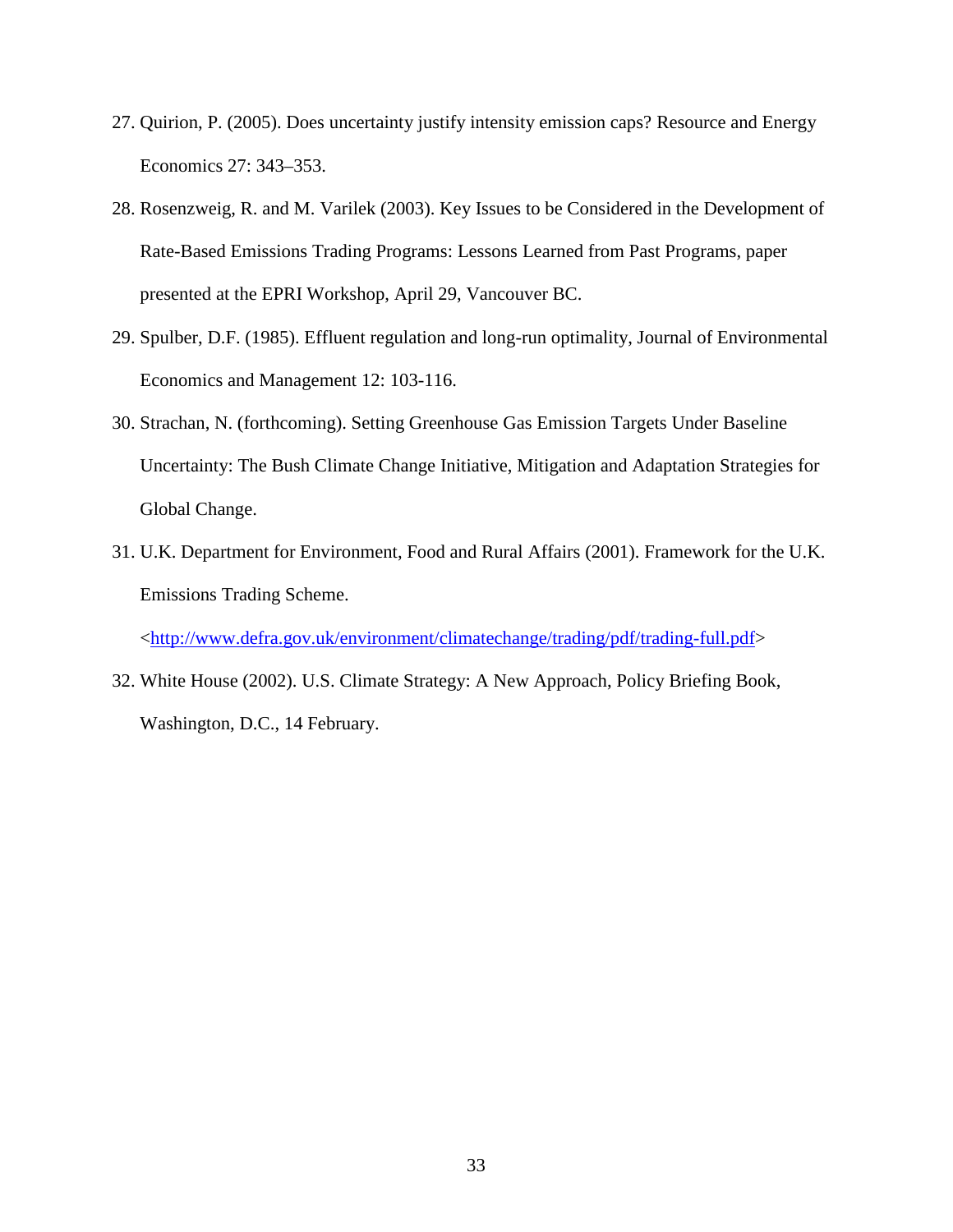

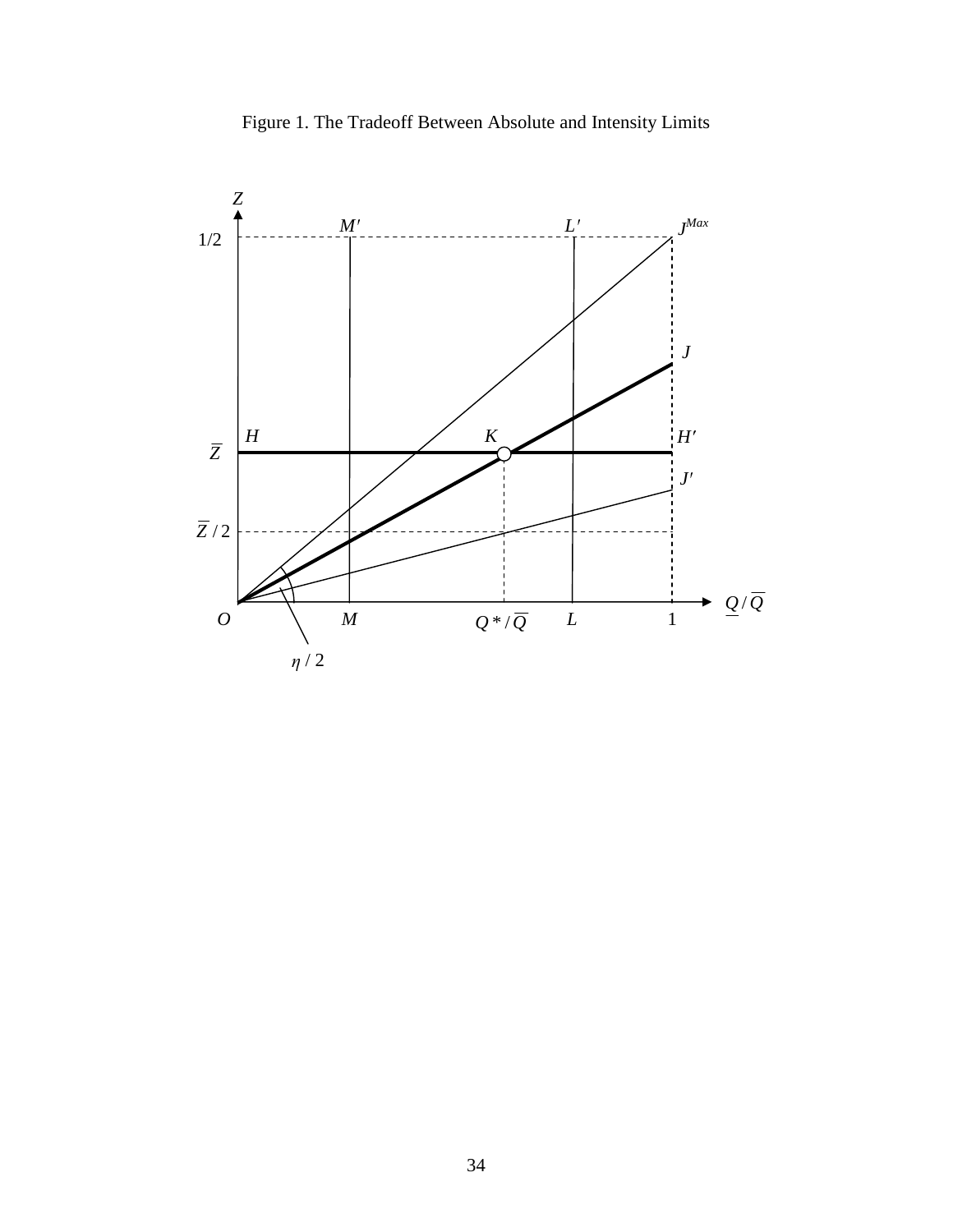

Figure 2. Probability Density Functions for Choosing a Fully-Indexed Intensity Limit





B. High-emitting countries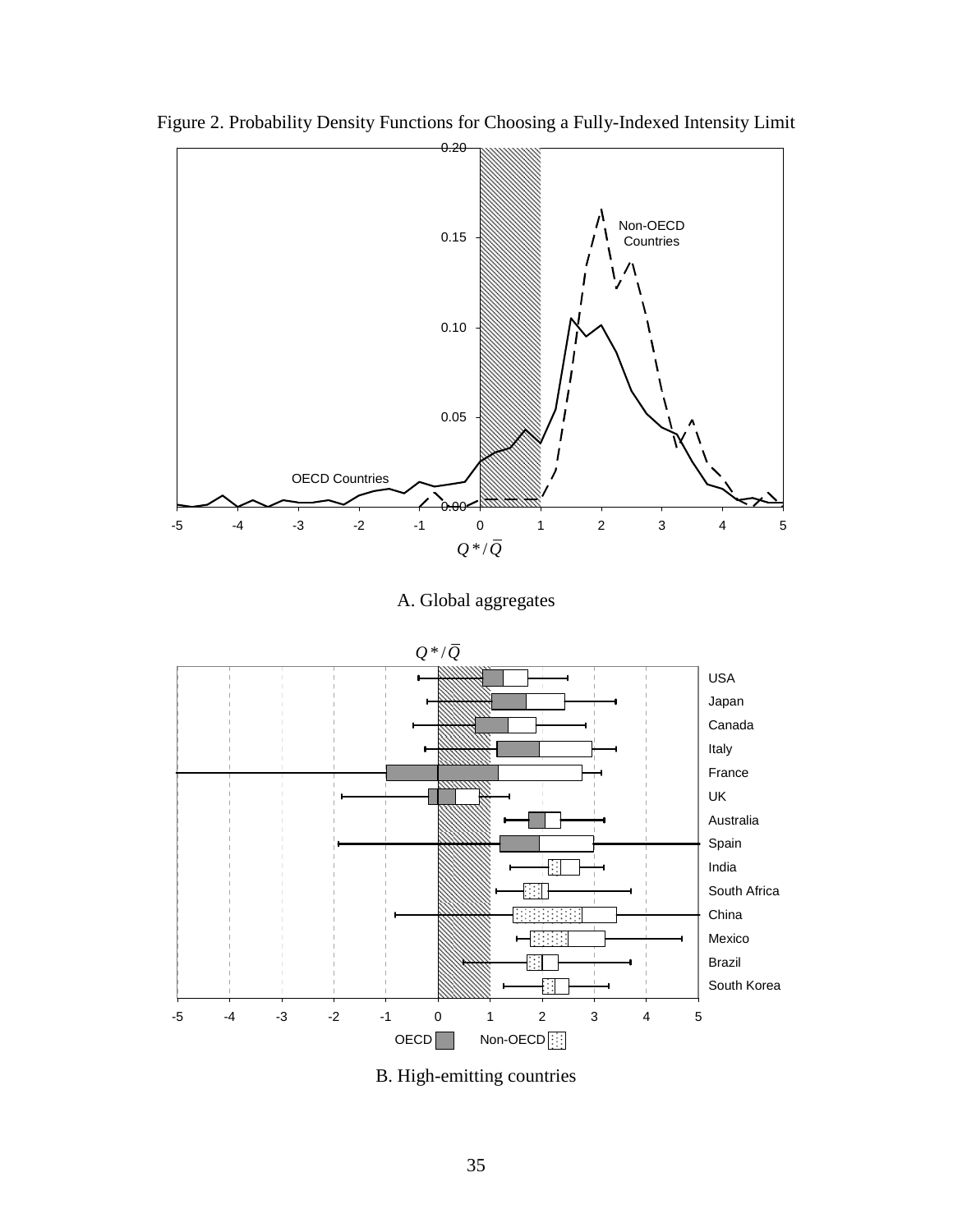

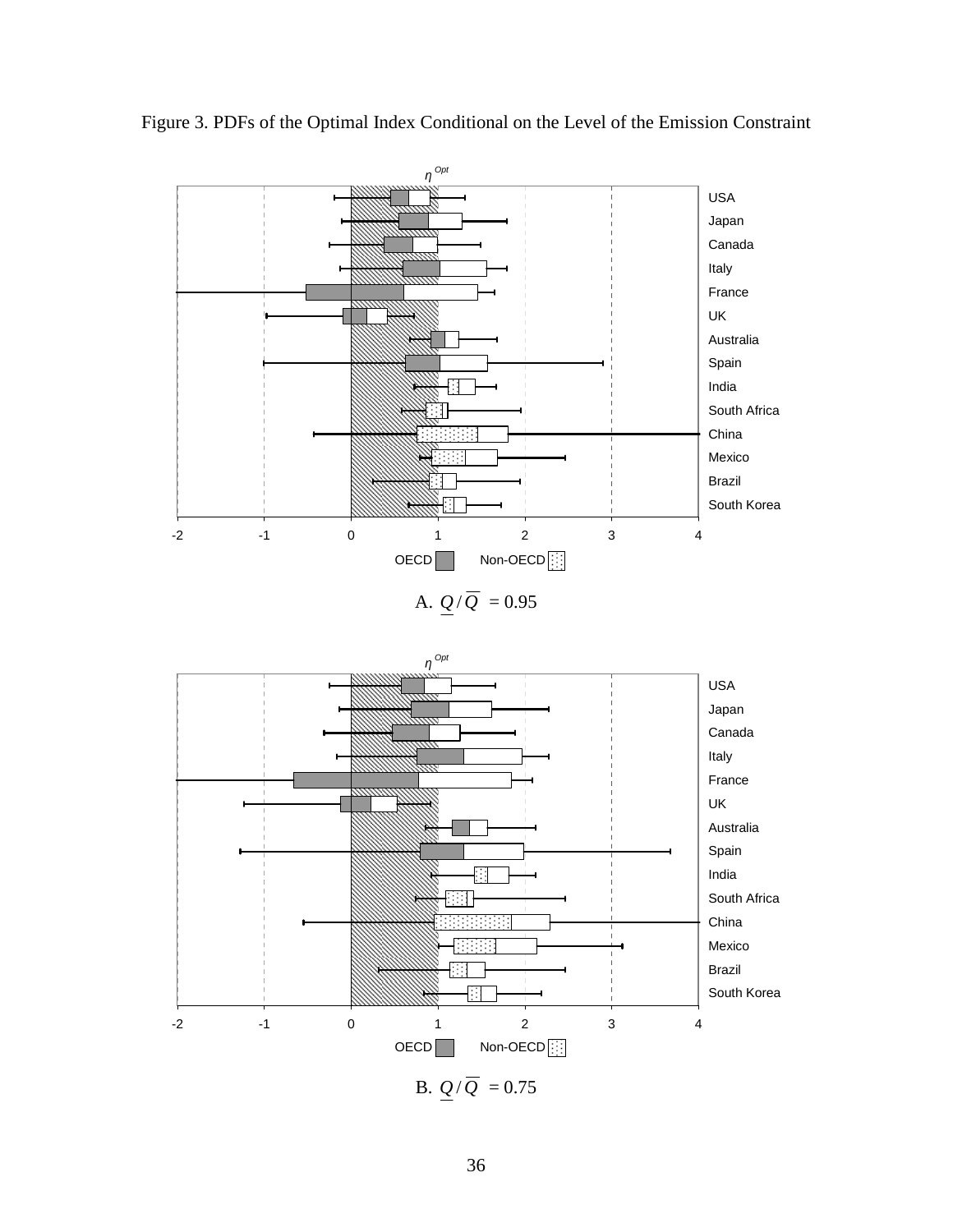| (MTC)<br>(MTC)<br>(MTC)<br><b>Developed Countries</b><br>1980<br>0.929<br>0.064<br>0.070<br>0.847<br>2470<br>1458<br>1300<br>1.900<br><b>USA</b><br>1990<br>$-0.276$<br>0.031<br>$-0.136$<br>$-393$<br>1444<br>1374<br>0.063<br>$-0.286$<br>1999<br>0.979<br>0.041<br>0.061<br>0.668<br>2241<br>1676<br>1567<br>1.430<br>1980<br>819<br>251<br>3.259<br>0.994<br>0.163<br>0.113<br>1.442<br>284<br>1990<br>$-0.046$<br>0.026<br>0.071<br>$-0.017$<br>$-10$<br>286<br>292<br>$-0.033$<br>Japan<br>1999<br>0.069<br>0.080<br>592<br>356<br>315<br>0.970<br>0.831<br>1.877<br>1980<br>0.365<br>0.026<br>0.050<br>0.186<br>75<br>203<br>158<br>0.476<br>U.K.<br>173<br>$-1.555$<br>1990<br>$-0.583$<br>0.053<br>0.044<br>$-0.698$<br>$-242$<br>155<br>1999<br>0.082<br>0.044<br>0.055<br>22<br>171<br>147<br>0.153<br>0.066<br>1980<br>128<br>2.041<br>0.944<br>0.092<br>0.094<br>0.916<br>234<br>115<br>13<br>124<br>Canada<br>1990<br>0.119<br>0.029<br>0.067<br>0.051<br>113<br>0.111<br>207<br>1.725<br>1999<br>0.860<br>0.041<br>0.049<br>0.719<br>144<br>120<br>2.893<br>1980<br>1.358<br>108<br>102<br>0.987<br>0.110<br>0.080<br>294<br>1990<br>0.095<br>112<br>0.097<br>Italy<br>0.027<br>0.055<br>0.046<br>10<br>106<br>151<br>122<br>1999<br>0.934<br>0.042<br>0.063<br>0.622<br>1.311<br>116<br>261<br>1.984<br>1980<br>0.954<br>0.083<br>0.090<br>0.886<br>147<br>132<br>99<br>$-3.988$<br>France<br>1990<br>$-0.813$<br>0.103<br>0.051<br>$-1.658$<br>$-393$<br>118<br>1999<br>$-0.170$<br>0.045<br>0.058<br>$-0.131$<br>$-27$<br>104<br>100<br>$-0.274$<br>1980<br>0.075<br>56<br>55<br>1.801<br>0.976<br>0.083<br>0.893<br>100<br>Australia<br>1990<br>0.885<br>0.059<br>0.060<br>0.866<br>121<br>70<br>73<br>1.670<br>94<br>1999<br>0.969<br>0.069<br>0.068<br>0.979<br>178<br>91<br>1.896<br>55<br>56<br>1980<br>0.979<br>0.155<br>0.101<br>1.510<br>170<br>3.114<br>58<br>1990<br>$-0.142$<br>0.032<br>0.022<br>$-0.209$<br>$-25$<br>60<br>$-0.431$<br>Spain |                | Year | $\rho$ | v[Q] | v[Y] | $\boldsymbol{Z}$ | $Q^*$ | $E[Q^{BAU}]$ | $Q^{BAU}$ | $Q^* / \overline{Q^{\textit{BAU a}}}$ |
|-----------------------------------------------------------------------------------------------------------------------------------------------------------------------------------------------------------------------------------------------------------------------------------------------------------------------------------------------------------------------------------------------------------------------------------------------------------------------------------------------------------------------------------------------------------------------------------------------------------------------------------------------------------------------------------------------------------------------------------------------------------------------------------------------------------------------------------------------------------------------------------------------------------------------------------------------------------------------------------------------------------------------------------------------------------------------------------------------------------------------------------------------------------------------------------------------------------------------------------------------------------------------------------------------------------------------------------------------------------------------------------------------------------------------------------------------------------------------------------------------------------------------------------------------------------------------------------------------------------------------------------------------------------------------------------------------------------------------------------------------------------------------------------------------------------------------------------------------------------------------------------------------------------------------------------------------------------------------------|----------------|------|--------|------|------|------------------|-------|--------------|-----------|---------------------------------------|
|                                                                                                                                                                                                                                                                                                                                                                                                                                                                                                                                                                                                                                                                                                                                                                                                                                                                                                                                                                                                                                                                                                                                                                                                                                                                                                                                                                                                                                                                                                                                                                                                                                                                                                                                                                                                                                                                                                                                                                             |                |      |        |      |      |                  |       |              |           |                                       |
|                                                                                                                                                                                                                                                                                                                                                                                                                                                                                                                                                                                                                                                                                                                                                                                                                                                                                                                                                                                                                                                                                                                                                                                                                                                                                                                                                                                                                                                                                                                                                                                                                                                                                                                                                                                                                                                                                                                                                                             |                |      |        |      |      |                  |       |              |           |                                       |
|                                                                                                                                                                                                                                                                                                                                                                                                                                                                                                                                                                                                                                                                                                                                                                                                                                                                                                                                                                                                                                                                                                                                                                                                                                                                                                                                                                                                                                                                                                                                                                                                                                                                                                                                                                                                                                                                                                                                                                             |                |      |        |      |      |                  |       |              |           |                                       |
|                                                                                                                                                                                                                                                                                                                                                                                                                                                                                                                                                                                                                                                                                                                                                                                                                                                                                                                                                                                                                                                                                                                                                                                                                                                                                                                                                                                                                                                                                                                                                                                                                                                                                                                                                                                                                                                                                                                                                                             |                |      |        |      |      |                  |       |              |           |                                       |
|                                                                                                                                                                                                                                                                                                                                                                                                                                                                                                                                                                                                                                                                                                                                                                                                                                                                                                                                                                                                                                                                                                                                                                                                                                                                                                                                                                                                                                                                                                                                                                                                                                                                                                                                                                                                                                                                                                                                                                             |                |      |        |      |      |                  |       |              |           |                                       |
|                                                                                                                                                                                                                                                                                                                                                                                                                                                                                                                                                                                                                                                                                                                                                                                                                                                                                                                                                                                                                                                                                                                                                                                                                                                                                                                                                                                                                                                                                                                                                                                                                                                                                                                                                                                                                                                                                                                                                                             |                |      |        |      |      |                  |       |              |           |                                       |
|                                                                                                                                                                                                                                                                                                                                                                                                                                                                                                                                                                                                                                                                                                                                                                                                                                                                                                                                                                                                                                                                                                                                                                                                                                                                                                                                                                                                                                                                                                                                                                                                                                                                                                                                                                                                                                                                                                                                                                             |                |      |        |      |      |                  |       |              |           |                                       |
|                                                                                                                                                                                                                                                                                                                                                                                                                                                                                                                                                                                                                                                                                                                                                                                                                                                                                                                                                                                                                                                                                                                                                                                                                                                                                                                                                                                                                                                                                                                                                                                                                                                                                                                                                                                                                                                                                                                                                                             |                |      |        |      |      |                  |       |              |           |                                       |
|                                                                                                                                                                                                                                                                                                                                                                                                                                                                                                                                                                                                                                                                                                                                                                                                                                                                                                                                                                                                                                                                                                                                                                                                                                                                                                                                                                                                                                                                                                                                                                                                                                                                                                                                                                                                                                                                                                                                                                             |                |      |        |      |      |                  |       |              |           |                                       |
|                                                                                                                                                                                                                                                                                                                                                                                                                                                                                                                                                                                                                                                                                                                                                                                                                                                                                                                                                                                                                                                                                                                                                                                                                                                                                                                                                                                                                                                                                                                                                                                                                                                                                                                                                                                                                                                                                                                                                                             |                |      |        |      |      |                  |       |              |           |                                       |
|                                                                                                                                                                                                                                                                                                                                                                                                                                                                                                                                                                                                                                                                                                                                                                                                                                                                                                                                                                                                                                                                                                                                                                                                                                                                                                                                                                                                                                                                                                                                                                                                                                                                                                                                                                                                                                                                                                                                                                             |                |      |        |      |      |                  |       |              |           |                                       |
|                                                                                                                                                                                                                                                                                                                                                                                                                                                                                                                                                                                                                                                                                                                                                                                                                                                                                                                                                                                                                                                                                                                                                                                                                                                                                                                                                                                                                                                                                                                                                                                                                                                                                                                                                                                                                                                                                                                                                                             |                |      |        |      |      |                  |       |              |           |                                       |
|                                                                                                                                                                                                                                                                                                                                                                                                                                                                                                                                                                                                                                                                                                                                                                                                                                                                                                                                                                                                                                                                                                                                                                                                                                                                                                                                                                                                                                                                                                                                                                                                                                                                                                                                                                                                                                                                                                                                                                             |                |      |        |      |      |                  |       |              |           |                                       |
|                                                                                                                                                                                                                                                                                                                                                                                                                                                                                                                                                                                                                                                                                                                                                                                                                                                                                                                                                                                                                                                                                                                                                                                                                                                                                                                                                                                                                                                                                                                                                                                                                                                                                                                                                                                                                                                                                                                                                                             |                |      |        |      |      |                  |       |              |           |                                       |
|                                                                                                                                                                                                                                                                                                                                                                                                                                                                                                                                                                                                                                                                                                                                                                                                                                                                                                                                                                                                                                                                                                                                                                                                                                                                                                                                                                                                                                                                                                                                                                                                                                                                                                                                                                                                                                                                                                                                                                             |                |      |        |      |      |                  |       |              |           |                                       |
|                                                                                                                                                                                                                                                                                                                                                                                                                                                                                                                                                                                                                                                                                                                                                                                                                                                                                                                                                                                                                                                                                                                                                                                                                                                                                                                                                                                                                                                                                                                                                                                                                                                                                                                                                                                                                                                                                                                                                                             |                |      |        |      |      |                  |       |              |           |                                       |
|                                                                                                                                                                                                                                                                                                                                                                                                                                                                                                                                                                                                                                                                                                                                                                                                                                                                                                                                                                                                                                                                                                                                                                                                                                                                                                                                                                                                                                                                                                                                                                                                                                                                                                                                                                                                                                                                                                                                                                             |                |      |        |      |      |                  |       |              |           |                                       |
|                                                                                                                                                                                                                                                                                                                                                                                                                                                                                                                                                                                                                                                                                                                                                                                                                                                                                                                                                                                                                                                                                                                                                                                                                                                                                                                                                                                                                                                                                                                                                                                                                                                                                                                                                                                                                                                                                                                                                                             |                |      |        |      |      |                  |       |              |           |                                       |
|                                                                                                                                                                                                                                                                                                                                                                                                                                                                                                                                                                                                                                                                                                                                                                                                                                                                                                                                                                                                                                                                                                                                                                                                                                                                                                                                                                                                                                                                                                                                                                                                                                                                                                                                                                                                                                                                                                                                                                             |                |      |        |      |      |                  |       |              |           |                                       |
|                                                                                                                                                                                                                                                                                                                                                                                                                                                                                                                                                                                                                                                                                                                                                                                                                                                                                                                                                                                                                                                                                                                                                                                                                                                                                                                                                                                                                                                                                                                                                                                                                                                                                                                                                                                                                                                                                                                                                                             |                |      |        |      |      |                  |       |              |           |                                       |
|                                                                                                                                                                                                                                                                                                                                                                                                                                                                                                                                                                                                                                                                                                                                                                                                                                                                                                                                                                                                                                                                                                                                                                                                                                                                                                                                                                                                                                                                                                                                                                                                                                                                                                                                                                                                                                                                                                                                                                             |                |      |        |      |      |                  |       |              |           |                                       |
|                                                                                                                                                                                                                                                                                                                                                                                                                                                                                                                                                                                                                                                                                                                                                                                                                                                                                                                                                                                                                                                                                                                                                                                                                                                                                                                                                                                                                                                                                                                                                                                                                                                                                                                                                                                                                                                                                                                                                                             |                |      |        |      |      |                  |       |              |           |                                       |
|                                                                                                                                                                                                                                                                                                                                                                                                                                                                                                                                                                                                                                                                                                                                                                                                                                                                                                                                                                                                                                                                                                                                                                                                                                                                                                                                                                                                                                                                                                                                                                                                                                                                                                                                                                                                                                                                                                                                                                             |                |      |        |      |      |                  |       |              |           |                                       |
|                                                                                                                                                                                                                                                                                                                                                                                                                                                                                                                                                                                                                                                                                                                                                                                                                                                                                                                                                                                                                                                                                                                                                                                                                                                                                                                                                                                                                                                                                                                                                                                                                                                                                                                                                                                                                                                                                                                                                                             |                |      |        |      |      |                  |       |              |           |                                       |
|                                                                                                                                                                                                                                                                                                                                                                                                                                                                                                                                                                                                                                                                                                                                                                                                                                                                                                                                                                                                                                                                                                                                                                                                                                                                                                                                                                                                                                                                                                                                                                                                                                                                                                                                                                                                                                                                                                                                                                             |                |      |        |      |      |                  |       |              |           |                                       |
| 75<br>0.073<br>0.866<br>118<br>68<br>1999<br>0.869<br>0.073<br>1.567                                                                                                                                                                                                                                                                                                                                                                                                                                                                                                                                                                                                                                                                                                                                                                                                                                                                                                                                                                                                                                                                                                                                                                                                                                                                                                                                                                                                                                                                                                                                                                                                                                                                                                                                                                                                                                                                                                        |                |      |        |      |      |                  |       |              |           |                                       |
| Developing Countries                                                                                                                                                                                                                                                                                                                                                                                                                                                                                                                                                                                                                                                                                                                                                                                                                                                                                                                                                                                                                                                                                                                                                                                                                                                                                                                                                                                                                                                                                                                                                                                                                                                                                                                                                                                                                                                                                                                                                        |                |      |        |      |      |                  |       |              |           |                                       |
| 1980<br>0.983<br>0.180<br>0.092<br>1.909<br>1447<br>379<br>3.590<br>403                                                                                                                                                                                                                                                                                                                                                                                                                                                                                                                                                                                                                                                                                                                                                                                                                                                                                                                                                                                                                                                                                                                                                                                                                                                                                                                                                                                                                                                                                                                                                                                                                                                                                                                                                                                                                                                                                                     | China<br>India |      |        |      |      |                  |       |              |           |                                       |
| 612<br>1990<br>0.939<br>0.097<br>0.119<br>0.764<br>935<br>655<br>1.428                                                                                                                                                                                                                                                                                                                                                                                                                                                                                                                                                                                                                                                                                                                                                                                                                                                                                                                                                                                                                                                                                                                                                                                                                                                                                                                                                                                                                                                                                                                                                                                                                                                                                                                                                                                                                                                                                                      |                |      |        |      |      |                  |       |              |           |                                       |
| 1999<br>0.963<br>0.093<br>1424<br>932<br>0.117<br>0.764<br>771<br>1.847                                                                                                                                                                                                                                                                                                                                                                                                                                                                                                                                                                                                                                                                                                                                                                                                                                                                                                                                                                                                                                                                                                                                                                                                                                                                                                                                                                                                                                                                                                                                                                                                                                                                                                                                                                                                                                                                                                     |                |      |        |      |      |                  |       |              |           |                                       |
| 1980<br>172<br>85<br>95<br>1.816<br>0.896<br>0.084<br>0.075<br>1.010                                                                                                                                                                                                                                                                                                                                                                                                                                                                                                                                                                                                                                                                                                                                                                                                                                                                                                                                                                                                                                                                                                                                                                                                                                                                                                                                                                                                                                                                                                                                                                                                                                                                                                                                                                                                                                                                                                        |                |      |        |      |      |                  |       |              |           |                                       |
| 153<br>1990<br>0.990<br>0.122<br>0.094<br>1.285<br>394<br>184<br>2.138                                                                                                                                                                                                                                                                                                                                                                                                                                                                                                                                                                                                                                                                                                                                                                                                                                                                                                                                                                                                                                                                                                                                                                                                                                                                                                                                                                                                                                                                                                                                                                                                                                                                                                                                                                                                                                                                                                      |                |      |        |      |      |                  |       |              |           |                                       |
| 1999<br>0.126<br>0.093<br>1.353<br>271<br>2.494<br>0.992<br>733<br>294                                                                                                                                                                                                                                                                                                                                                                                                                                                                                                                                                                                                                                                                                                                                                                                                                                                                                                                                                                                                                                                                                                                                                                                                                                                                                                                                                                                                                                                                                                                                                                                                                                                                                                                                                                                                                                                                                                      |                |      |        |      |      |                  |       |              |           |                                       |
| 0.173<br>0.119<br>75<br>26<br>34<br>2.202<br>1980<br>0.992<br>1.436                                                                                                                                                                                                                                                                                                                                                                                                                                                                                                                                                                                                                                                                                                                                                                                                                                                                                                                                                                                                                                                                                                                                                                                                                                                                                                                                                                                                                                                                                                                                                                                                                                                                                                                                                                                                                                                                                                         |                |      |        |      |      |                  |       |              |           |                                       |
| South<br>53<br>1.817<br>1990<br>0.952<br>0.127<br>0.107<br>1.128<br>120<br>66                                                                                                                                                                                                                                                                                                                                                                                                                                                                                                                                                                                                                                                                                                                                                                                                                                                                                                                                                                                                                                                                                                                                                                                                                                                                                                                                                                                                                                                                                                                                                                                                                                                                                                                                                                                                                                                                                               |                |      |        |      |      |                  |       |              |           |                                       |
| 1999<br>108<br>2.813<br>0.981<br>0.156<br>0.110<br>1.399<br>302<br>107                                                                                                                                                                                                                                                                                                                                                                                                                                                                                                                                                                                                                                                                                                                                                                                                                                                                                                                                                                                                                                                                                                                                                                                                                                                                                                                                                                                                                                                                                                                                                                                                                                                                                                                                                                                                                                                                                                      | Korea          |      |        |      |      |                  |       |              |           |                                       |
| 49<br>69<br>1980<br>0.994<br>0.126<br>0.104<br>1.200<br>119<br>1.721                                                                                                                                                                                                                                                                                                                                                                                                                                                                                                                                                                                                                                                                                                                                                                                                                                                                                                                                                                                                                                                                                                                                                                                                                                                                                                                                                                                                                                                                                                                                                                                                                                                                                                                                                                                                                                                                                                        | Mexico         |      |        |      |      |                  |       |              |           |                                       |
| 1990<br>0.971<br>0.143<br>0.105<br>1.325<br>227<br>102<br>2.212<br>86                                                                                                                                                                                                                                                                                                                                                                                                                                                                                                                                                                                                                                                                                                                                                                                                                                                                                                                                                                                                                                                                                                                                                                                                                                                                                                                                                                                                                                                                                                                                                                                                                                                                                                                                                                                                                                                                                                       |                |      |        |      |      |                  |       |              |           |                                       |
| 1999<br>0.891<br>0.125<br>0.072<br>1.559<br>381<br>122<br>3.383<br>113                                                                                                                                                                                                                                                                                                                                                                                                                                                                                                                                                                                                                                                                                                                                                                                                                                                                                                                                                                                                                                                                                                                                                                                                                                                                                                                                                                                                                                                                                                                                                                                                                                                                                                                                                                                                                                                                                                      |                |      |        |      |      |                  |       |              |           |                                       |
| 58<br>1980<br>0.957<br>0.088<br>0.103<br>0.816<br>99<br>1.711<br>60                                                                                                                                                                                                                                                                                                                                                                                                                                                                                                                                                                                                                                                                                                                                                                                                                                                                                                                                                                                                                                                                                                                                                                                                                                                                                                                                                                                                                                                                                                                                                                                                                                                                                                                                                                                                                                                                                                         |                |      |        |      |      |                  |       |              |           |                                       |
| South<br>1990<br>3.087<br>0.929<br>0.107<br>0.072<br>1.381<br>241<br>87<br>78                                                                                                                                                                                                                                                                                                                                                                                                                                                                                                                                                                                                                                                                                                                                                                                                                                                                                                                                                                                                                                                                                                                                                                                                                                                                                                                                                                                                                                                                                                                                                                                                                                                                                                                                                                                                                                                                                               |                |      |        |      |      |                  |       |              |           |                                       |
| 1999<br>0.652<br>0.030<br>0.030<br>0.668<br>132<br>98<br>91<br>1.449                                                                                                                                                                                                                                                                                                                                                                                                                                                                                                                                                                                                                                                                                                                                                                                                                                                                                                                                                                                                                                                                                                                                                                                                                                                                                                                                                                                                                                                                                                                                                                                                                                                                                                                                                                                                                                                                                                        | Africa         |      |        |      |      |                  |       |              |           |                                       |
| 50<br>1980<br>0.156<br>0.126<br>114<br>2.285<br>0.996<br>1.233<br>46                                                                                                                                                                                                                                                                                                                                                                                                                                                                                                                                                                                                                                                                                                                                                                                                                                                                                                                                                                                                                                                                                                                                                                                                                                                                                                                                                                                                                                                                                                                                                                                                                                                                                                                                                                                                                                                                                                        |                |      |        |      |      |                  |       |              |           |                                       |
| <b>Brazil</b><br>0.334<br>55<br>1990<br>0.049<br>0.067<br>0.243<br>27<br>55<br>0.482                                                                                                                                                                                                                                                                                                                                                                                                                                                                                                                                                                                                                                                                                                                                                                                                                                                                                                                                                                                                                                                                                                                                                                                                                                                                                                                                                                                                                                                                                                                                                                                                                                                                                                                                                                                                                                                                                        |                |      |        |      |      |                  |       |              |           |                                       |
| 1999<br>0.880<br>211<br>74<br>83<br>2.551<br>0.062<br>0.038<br>1.426                                                                                                                                                                                                                                                                                                                                                                                                                                                                                                                                                                                                                                                                                                                                                                                                                                                                                                                                                                                                                                                                                                                                                                                                                                                                                                                                                                                                                                                                                                                                                                                                                                                                                                                                                                                                                                                                                                        |                |      |        |      |      |                  |       |              |           |                                       |

Table 1. Empirical Results: Historical Data

<sup>a</sup> Bold text indicates that absolute caps are unambiguously preferable, italics indicate that

intensity caps are unambiguously preferable.